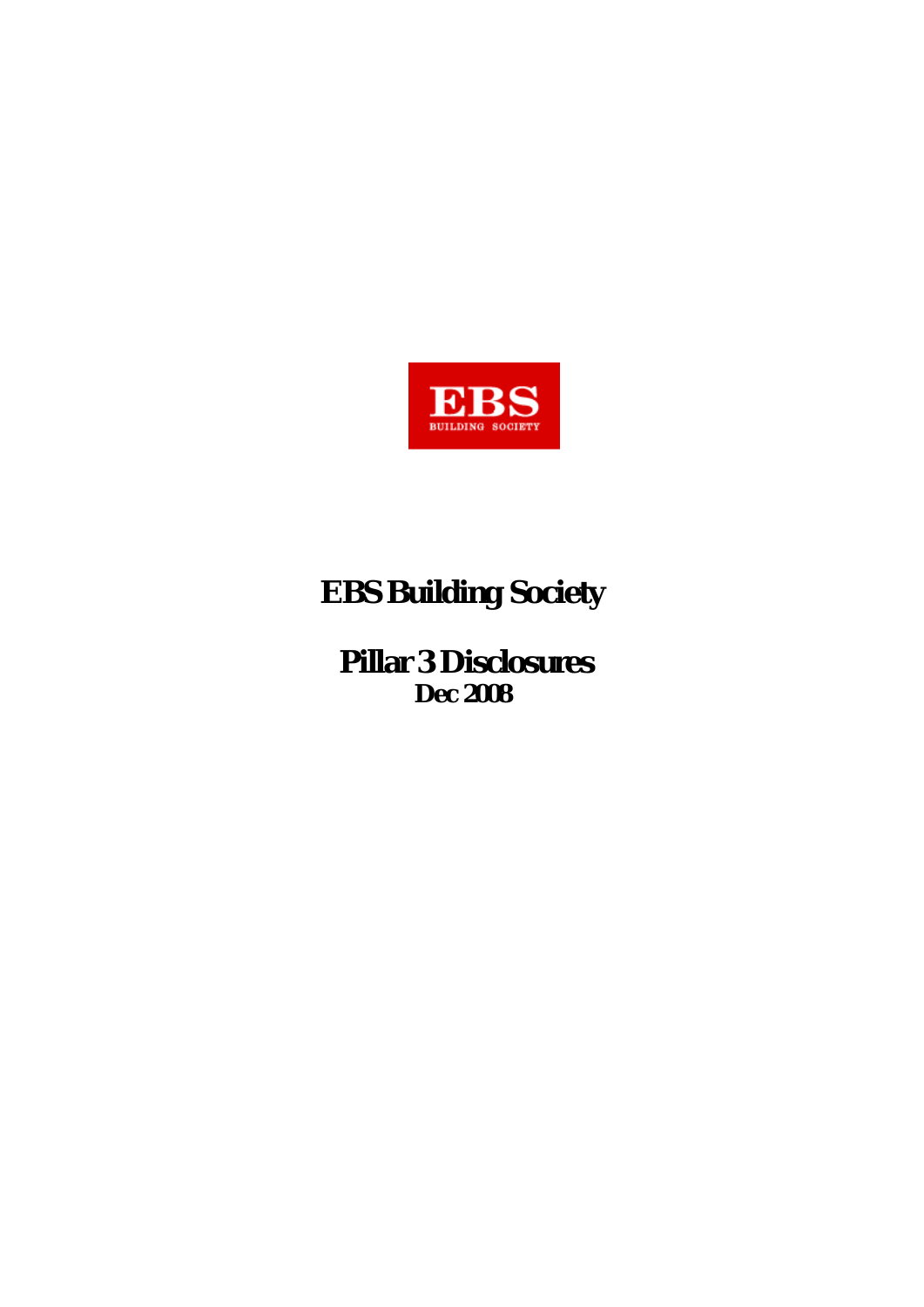

| 1.               |      |  |
|------------------|------|--|
|                  | 1.1. |  |
|                  | 1.2. |  |
|                  | 1.3. |  |
|                  | 1.4. |  |
|                  | 1.5. |  |
|                  | 1.6. |  |
| 2.               |      |  |
|                  | 2.1. |  |
|                  | 2.2. |  |
| 3.               |      |  |
|                  | 3.1. |  |
|                  | 3.2. |  |
|                  | 3.3. |  |
|                  | 3.4. |  |
| $\overline{4}$ . |      |  |
|                  | 4.1. |  |
|                  | 4.2. |  |
|                  | 4.3. |  |
| 5.               |      |  |
|                  | 5.1. |  |
|                  | 5.2. |  |
|                  | 5.3. |  |
| 6.               |      |  |
|                  | 6.1. |  |
|                  | 6.2. |  |
|                  | 6.3. |  |
|                  | 6.4. |  |
| 7.               |      |  |
| 8.               |      |  |
|                  | 8.1. |  |
|                  | 8.2. |  |
|                  | 8.3. |  |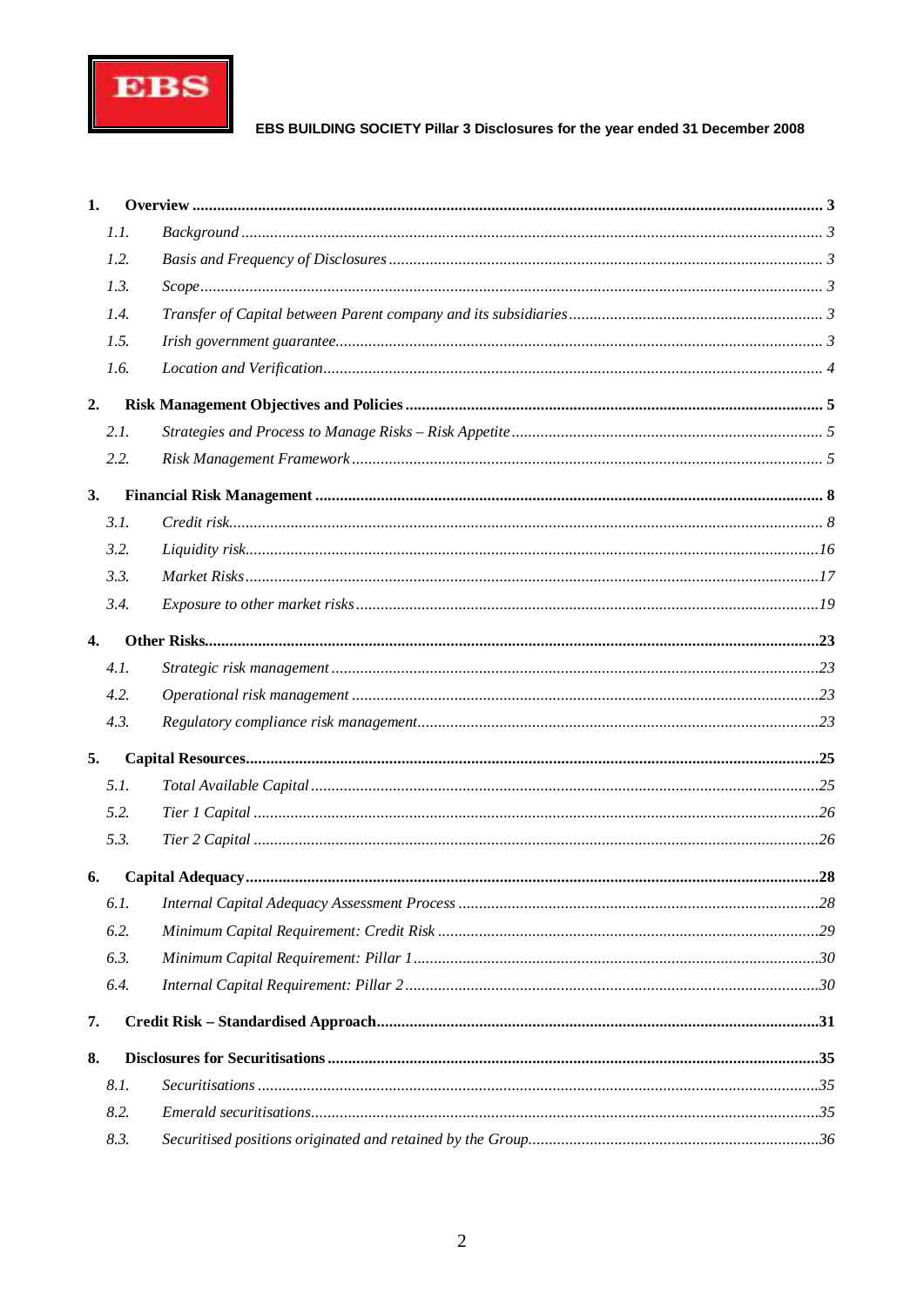

# **1. Overview**

# *1.1. Background*

The European Union Capital Requirements Directive came into effect on 1 January 2007. It introduced consistent capital adequacy standards and an associated supervisory framework in the EU based on the Basel II rules agreed by the G-10. Implementation of the Directive in Ireland was by way of rules introduced by the Financial Regulator. Among them are disclosure requirements applicable to banks and building societies, which are known as Pillar 3. These are designed to promote market discipline by providing market participants with key information on a firm's risk exposures and risk management processes. Pillar 3 also aims to complement the minimum capital requirements described under Pillar 1 of Basel II, as well as the supervisory review processes of Pillar 2. EBS Building Society ("EBS") adopted the Pillar 1 standardised approach to credit risk and operational risk from 1 January 2008; it also became subject to Pillars 2 and 3 from that date. The disclosures in this document are made on this basis.

# *1.2. Basis and Frequency of Disclosures*

This disclosure document has been prepared by EBS in accordance with the requirements of Pillar 3. Unless otherwise stated, all figures are as at 31 December 2008, our financial year-end. Future disclosures will be issued on an annual basis and published as soon as practicable after the publication of the Annual Report and Accounts.

# *1.3. Scope*

EBS is an EEA parent institution as defined under the CRD regulated by the Financial Regulator. The Basel II Framework therefore applies to EBS Building Society and its subsidiary undertakings (together "the Group") and accordingly the Pillar 3 disclosures have been prepared on a Group consolidated basis. There are no differences between the basis of consolidation of the Group for accounting and prudential purposes. All of the Group's subsidiaries are included in the Pillar 3 disclosures. Full details of the principal subsidiary undertakings are included in Note 13 to the Annual Report and Accounts.

### *1.4. Transfer of Capital between Parent company and its subsidiaries*

In order to maintain capital and/or liquidity ratios at or above the levels set down by the Financial Regulator, the licensed subsidiary would be unable to remit capital to the parent when to do so would result in such ratios being breached. Apart from this requirement, there is no restriction on the prompt transfer of own funds or the repayment of liabilities between the subsidiary companies and the parent.

EBS applied for and received permission from the Financial Regulator under Article 70 of the Capital Requirements Directive 2006/48/EC ('CRD') to include EBS Capital SA Luxembourg in its capital assessment on a solo consolidated basis.

## *1.5. Irish government guarantee*

Under the Credit Institutions (Financial Support) Act 2008 (the 'Act'), the Minister for Finance has the power to provide financial support, including guarantees, to specified credit institutions and their subsidiaries. The Credit Institutions (Financial Support) Scheme 2008 (Statutory Instrument No. 411 of 2008) (the 'Scheme'), was made by the Minister for Finance on 20 October 2008. The Act, the Scheme and associated Ministerial orders provide the statutory basis for the guarantee for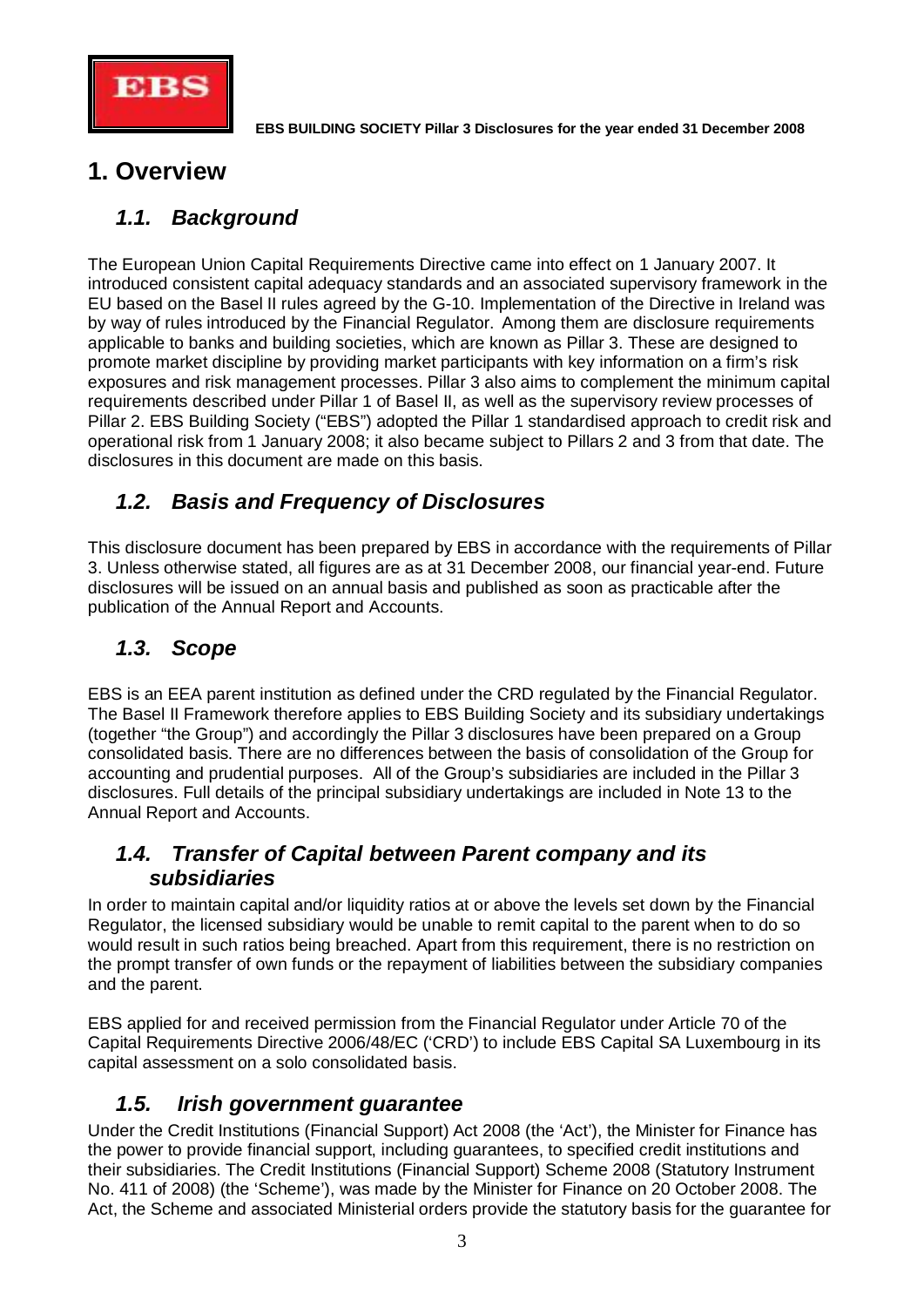

credit institutions announced by the Minister for Finance on 30 September 2008 and 9 October 2008. The Scheme has been approved by the European Commission as being compatible with EC Treaty State aid rules.

EBS Building Society and EBS Mortgage Finance are covered institutions for the purpose of the Scheme, standing specified under the Credit Institutions (Financial Support) (Specification of Institutions) Order 2008 (Statutory Instrument No. 416 of 2008).

## *1.6. Location and Verification*

These disclosures have been approved by the Board and are published on the Group's corporate website ([www.ebs.ie\).](http://www.ebs.ie).) The disclosures are not subject to audit except where they are equivalent to those prepared under accounting requirements for inclusion in the Group's Annual Report and Accounts.

The disclosures have been prepared to explain the basis on which the Group has prepared and disclosed capital requirements and information about the management of certain risks and for no other purpose. They do not constitute any form of financial statement and should not be relied on exclusively in making any judgement on the Group.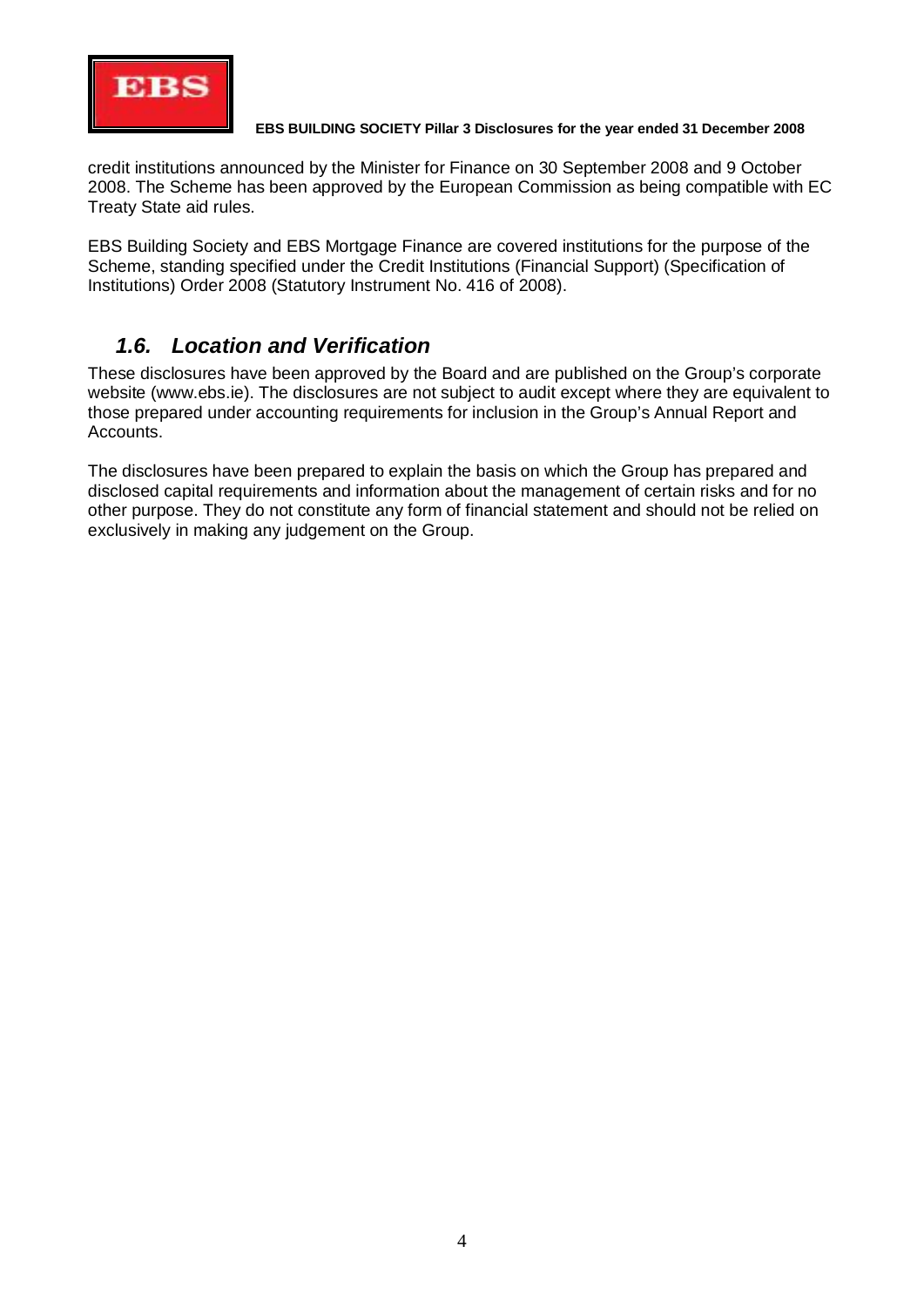

# **2. Risk Management Objectives and Policies**

# *2.1. Strategies and Process to Manage Risks – Risk Appetite*

The Group defines risk as a failure to maximise opportunities or a failure to foresee or manage events which could result in unnecessary material financial loss, interruption in business operations or damage to the Society's reputation. The Group recognises that the effective management of risk and its system of internal control is essential to the growth of earnings, the preservation of member value and the achievement of the Group's strategic objectives. The primary focus of the risk management framework is to ensure that the Group achieves the optimal risk/reward return on any investment of people, time and resources.

Risk management in EBS Building Society is supported by a clear risk management governance structure and a significant investment of both senior management and Board time in reviewing the system of internal control. The Board is supported in its review of effectiveness of the system of internal control by the work of two of its sub committees, namely the Board Risk Committee and the Board Audit and Compliance Committee. The Board Risk Committee supports the Board in identifying potential risks to the strategic objectives of the Society and evaluating the risk management policies and practices which are in place to reduce the likelihood of the risk occurring and/or minimise the impact in the case that the risk event did occur. There is regular reporting to the Board on emerging risk issues and key risk indicators both directly and also through the Board Audit and Compliance Committee and the Board Risk Committee. All material risk policies are reviewed by the Board Risk Committee on an annual basis and approved by the Board. These policies are closely managed on a day to day basis throughout the Group, and are monitored by specific business units with oversight by relevant risk management committees.

Risk management in the Society is supported by three independent risk functions, Regulatory & Compliance, Internal Audit and Risk.

# *2.2. Risk Management Framework*

EBS categorises risks under a number of headings namely, financial, strategic, operational, and compliance risks. Together, these form the EBS Risk Universe. This helps the Society to assess and manage risk on an enterprise wide, holistic basis. The Risk Universe is continuously reviewed and updated reflecting the changing risk environment and was reviewed by the Board during 2008.

There are management systems and procedures in place in the Society to identify, measure, manage and report on material risks. The key elements of these are:

- i. There is a clearly defined organisation structure which is regularly updated.
- ii. Strategies, goals, objectives, authority limits and reporting mechanisms are clearly defined and performance is monitored.
- iii. The Society's risk appetite is evaluated and risk exposure is monitored by the Board, supported by a comprehensive risk governance structure incorporating the Board Risk Committee, the Management Team (made up of senior management), and its underlying risk committees comprising the Asset & Liability Committee, the Risk Rating Approval Committee, the Credit Risk Committee, the Operations Management Committee and the Regulatory Compliance Committee. Each of these committees is responsible for identifying actions to support robust risk management in line with the organisation's risk appetite and monitoring their progress.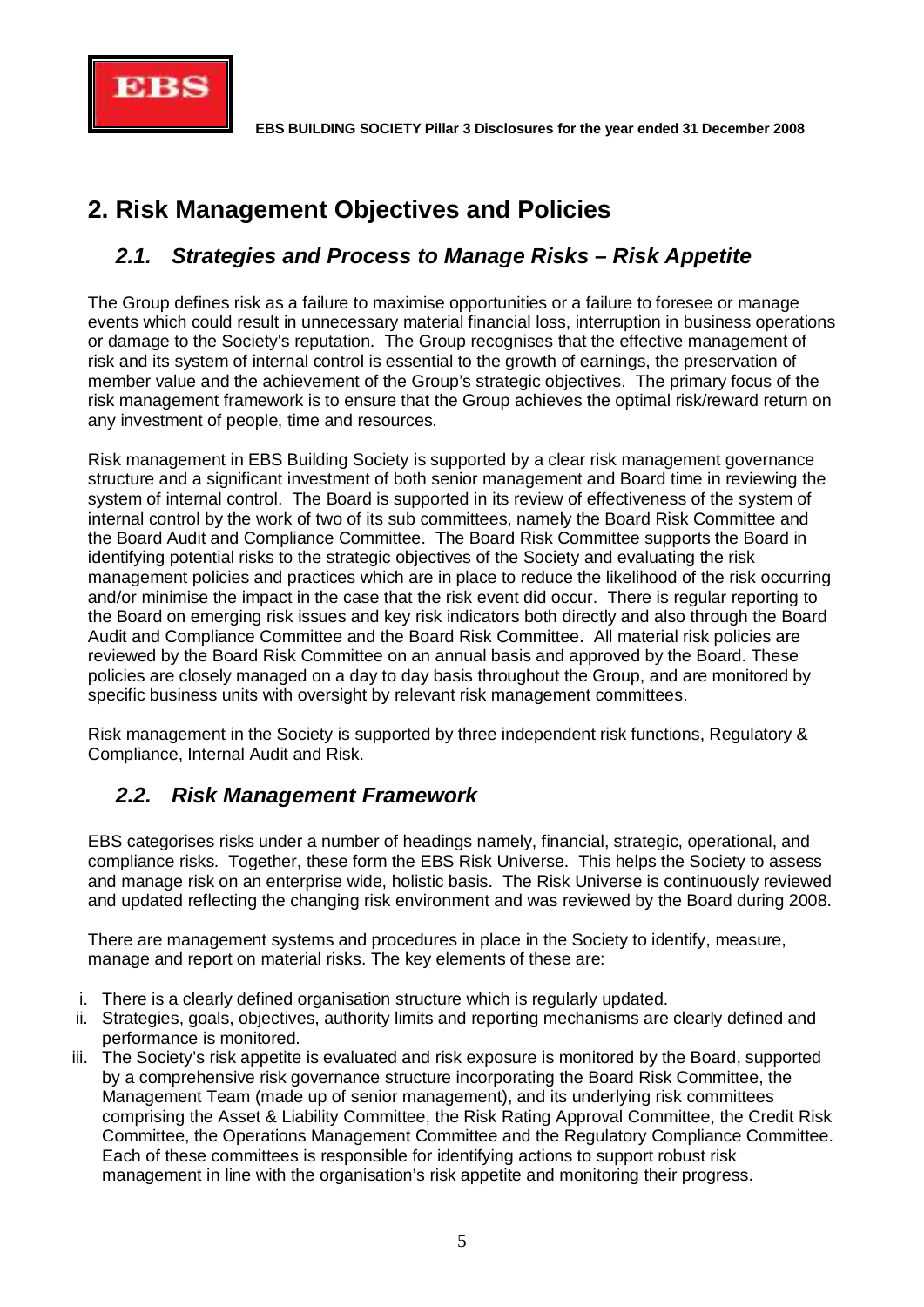

### **2.2.1. Risk Committees**

- i. The Asset & Liability Committee was established to evaluate the Society's exposure to market risk, namely, interest rate risk, liquidity risk, funding risk and foreign exchange risk. It is responsible for recommending the appropriate capital policy for EBS including agreement on the appropriate level and composition of capital which should be held, monitoring capital ratios, including projections, and agreeing the appropriate management implementation of the capital policy. It is also responsible for approving the allocation of the cost of capital across each key business line and the appropriate return on capital, given the Society's risk appetite. The Committee monitors the return on capital and promotes the development of risk adjusted return on capital (RAROC) capabilities and use.
- ii. The Credit Risk Committee reviews and recommends appropriate credit risk management structures and policies in line with the credit risk appetite of the organisation. It is also responsible for monitoring the performance of the loan book, external economic and other developments and new business credit risk trends. The committee is charged with ensuring that an appropriate level of credit risk insurance is being maintained and is responsible for reviewing and approving provision levels for bad and doubtful debts. A subcommittee of the Credit Risk Committee, namely the Counterparty Credit Committee supports robust monitoring of counterparty credit policy and procedures.
- iii. The Risk Rating Approval Committee is responsible for reviewing and recommending to the Board policies on risk model development, validation and use. It is also responsible for the ongoing validation and monitoring of risk rating systems and model performance.
- iv. The Operations Management Committee reviews and monitors business operation and process risks and improvement initiatives across the organisation. It is also responsible for reviewing loss and near miss events and making recommendations for changes in operational processes to the Management team where appropriate. The committee is responsible for evaluating the organisation's appetite for operational risk and ensuring that it is well communicated and understood. The Health & Safety Committee reports to the Operations Management Committee.
- v. The Regulatory Compliance Committee ensures that there is an appropriate framework in place for ensuring that EBS is compliant with regulations across all areas of the business. It is also responsible for evaluating any compliance reviews and assessments undertaken by the Compliance function, external audit or other third parties, and for ensuring appropriate action plans are put in place where compliance risk gaps are identified.
- vi. Detailed risk control self assessments of the risks associated with business targets and responsibilities are undertaken by business and support units and by project teams on an ongoing basis. The output of these assessments are agreed by the appropriate Executive Director and evaluated by the Operations Management Committee and the relevant Steering Committee.

### **2.2.2. Risk Functions**

There are three independent review functions - Risk, Compliance and Internal Audit - each of which operates separately to, and independently of, the general business operation.

i. The Risk function supports the Group in identifying, measuring, managing and monitoring key risks. It comprises a risk analytics unit, a credit review unit, an operational risk unit, an information security unit and has oversight responsibility for treasury risk. The risk function facilitates each of the risk committees and the Management team in conducting and evaluating risk reviews for all strategic initiatives. It monitors and reports on risk management developments and risk indicators in an Enterprise Risk report which is evaluated on behalf of the Board by the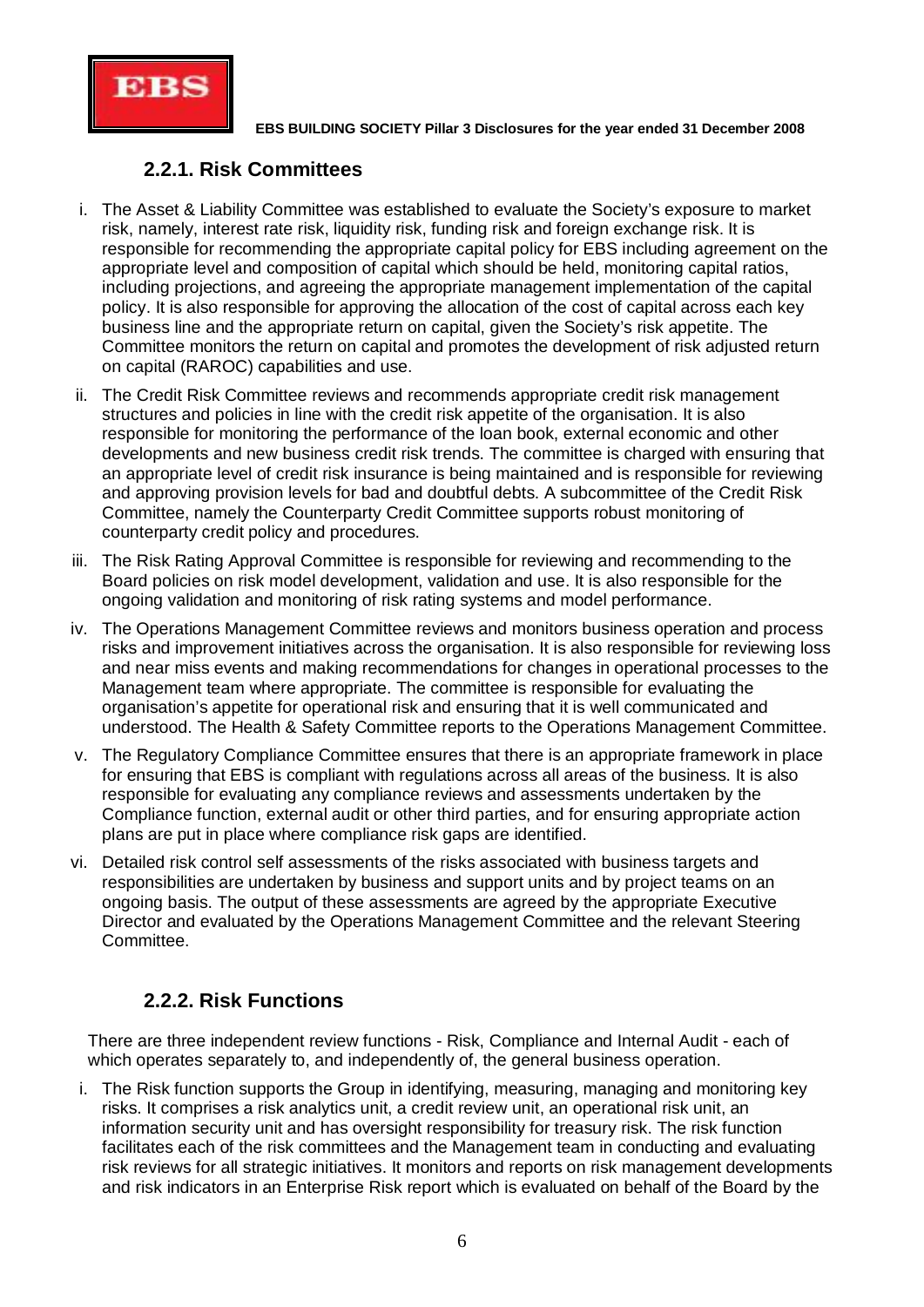

Board Risk Committee. It updates the Board on progress across EBS to mitigate risks through the Management Action Log which is reported to the Board Audit & Compliance Committee.

- ii. The Legal & Compliance function supports each area of the Group in identifying their responsibilities in relation to prevailing and pending laws and regulations. This is reviewed and monitored by the Regulatory Compliance Committee and reports to the Board Audit & Compliance Committee on compliance with these requirements.
- iii. Internal Audit provides independent assurance in relation to the effectiveness of the system of internal control to the Board through the Board Audit & Compliance Committee.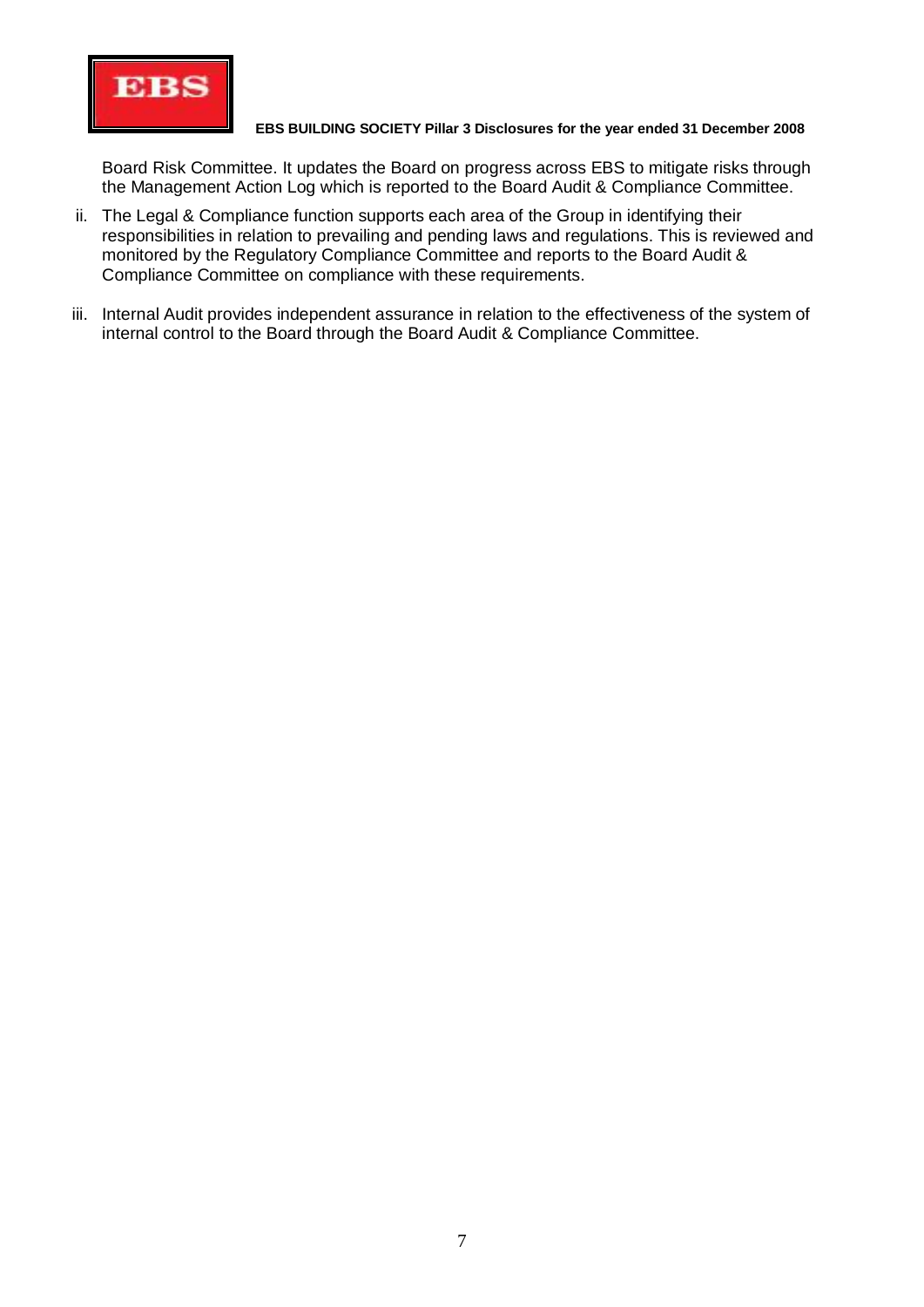

# **3. Financial Risk Management**

The Group has exposure to the following risks from its use of financial instruments:

- (i) Credit risk
- (ii) Liquidity risk
- (iii) Market risks

This disclosure presents information about the Group's exposure to each of the above risks and about the Group's objectives, policies and processes for measuring and managing risk.

# *3.1. Credit risk*

Credit risk is the risk of financial loss to the Group if a customer or counterparty to a financial instrument fails to meet its contractual obligations, and arises from the Group's loans and advances to customers and credit institutions, held to maturity financial assets, available for sale financial assets and derivatives. For risk management reporting purposes, the Group considers and consolidates all elements of credit risk exposure (such as individual obligor default risk, country and sector risk).

Credit risk management in EBS is supported by an appropriate governance structure with separation of function between the sourcing and approval of business, the issuing of funds, loan management and independent review and monitoring. The Risk Analytics Unit is responsible for the development and ongoing validation of credit risk rating models which are used to assess credit applications and to support a robust capital adequacy assessment process, and for independently monitoring the quality of the Group's loan assets. Credit Review assesses the application of credit policies, processes and procedures across all areas of the Society. The Retail and Commercial credit functions approve credits and manage credit control in line with EBS credit risk policies.

The Society insures the Group against risk in the Irish residential property market through mortgage indemnity insurance. Credit impairment provisions are put in place in line with International Financial Reporting Standards.

### **3.1.1. Maximum Exposure to Risk**

The following table shows the Group's credit exposure, which is the maximum potential exposure including committed facilities.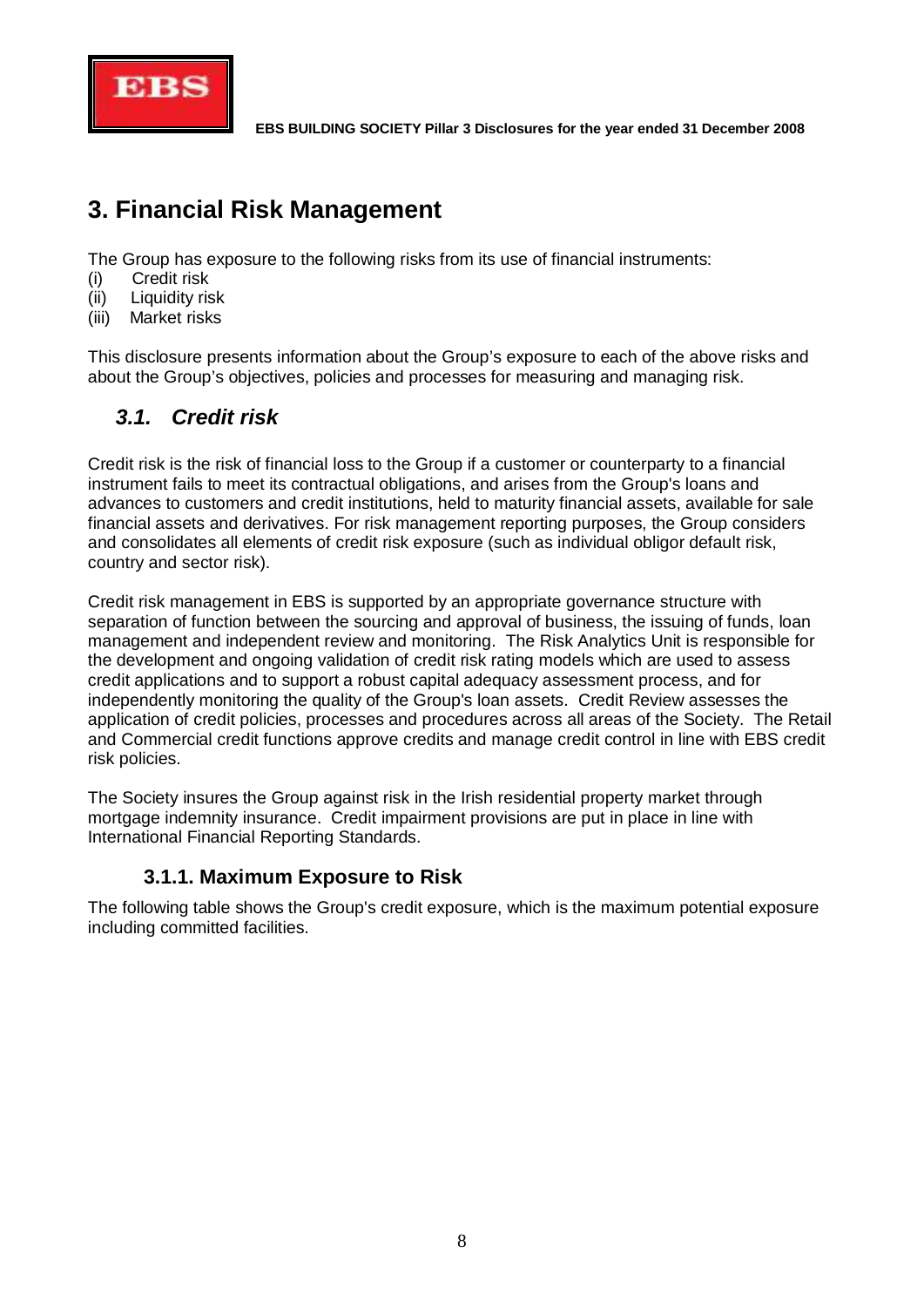

|                                           | Group    |
|-------------------------------------------|----------|
|                                           | 2008     |
|                                           | €m       |
| Non-derivative financial assets           |          |
| Cash and balances with central banks      | 143.3    |
| Available-for-sale financial assets       |          |
|                                           | 2,368.8  |
| Loans and advances to credit institutions | 1,287.6  |
| Loans and advances to customers           | 16,900.6 |
| Held-to-maturity financial assets         | 372.5    |
| Interest accrued                          | 52.2     |
| Derivatives                               |          |
| Interest rate swaps                       | 32.3     |
| Cross currency interest rate swaps        | 18.1     |
| Interest rate caps                        | 0.0      |
| Equity swaps                              | 0.9      |
|                                           |          |
| Loan commitments (not unconditionally     |          |
| cancellable)                              | 301.3    |
|                                           |          |

Loan commitments disclosed above comprise formal loan offers which EBS has a legal obligation to fulfil at the balance sheet date. This excludes any offer letters where the Society's legal commitment to fulfil has elapsed.

### **3.1.2. Holding of Collateral**

EBS holds collateral against loans and advances to customers in the form of mortgage interests over property, other registered securities over assets, and guarantees. Estimates of fair value are based on the value of collateral assessed at the time of borrowing. For residential property, these values are updated using the PTSB/ESRI index. Processes to monitor the collateral underpinning Commercial lending are in place as part of the annual review of each Commercial connected exposure ('Obligor'). Otherwise, values are updated when a loan is individually assessed as impaired at which time the fair value of the collateral held is factored into the estimate of the impairment provision required. Collateral generally is not held over loans and advances to credit institutions, nor over debt securities or government and other eligible bills.

Against possession cases, collateral with a fair value of €5.5m is held. In addition the Society has put in place a number of Credit Support Annexes (CSA's) covering in excess of 75% of outstanding derivatives.

### **3.1.3. Credit Quality**

EBS lending credit risk is measured both at transaction level and at portfolio level.

At origination, individual loan transactions are assessed for credit risk using a combination of factors. These include the risk rating attached to the credit (application score or obligor grade or external rating of a counterparty), the security exposure and an assessment of the member's, customer's or obligor's ability to repay the debt.

Over time, portfolio risk is measured by reference to risk rating migration, the volume and value of loans in default, arrears aged analysis migration, the volume of legal recovery activity and repossessions, movements in credit impairment provisions and the level of write-offs.

The credit quality of the portfolio of loans & advances to customers is set out below by reference to retail assets, commercial assets and development finance assets. Group retail assets amount to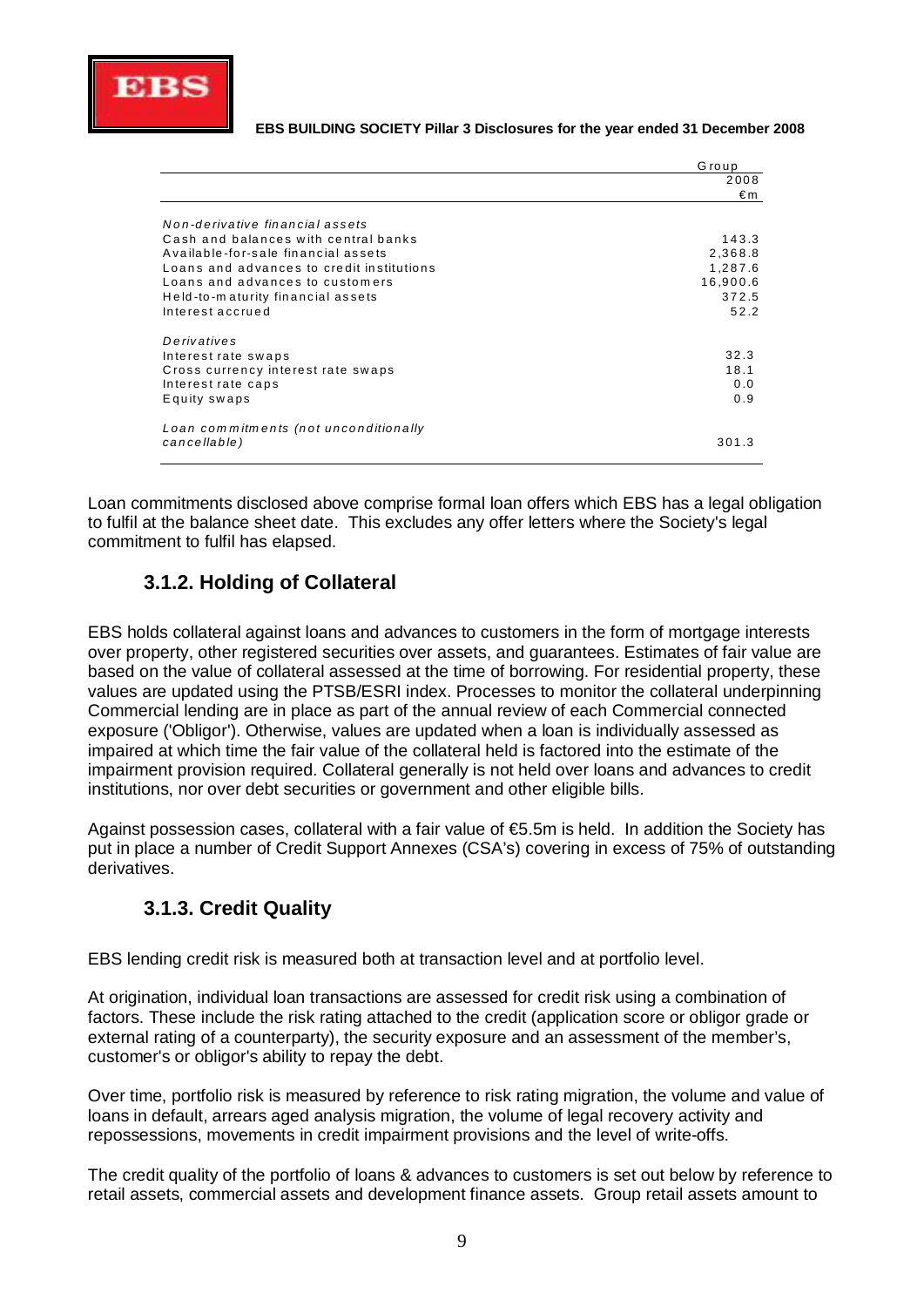

€14,624.6m, commercial assets amount to €1,834.0m and development finance assets amount to €442.0m.

### **3.1.3.1. Retail Lending**

The analysis below in relation to retail, commercial and development finance assets is based on gross lending before impairment provisions and uncashed loan cheques.

The EBS Retail lending portfolio comprises loans for owner occupation and Buy to Let loans for single properties or small portfolios.

The primary tool in use for monitoring the credit quality of retail assets is a probability of default (PD) and loss given default (LGD) matrix. The matrix is based on PD and LGD bands, calculated during the monthly regulatory capital calculation cycle. It is reported monthly to Credit Risk Committee where trends, movements and migrations are analysed to assess changes in the risk profile of the portfolio.

The retail book risk is assessed on the basis of two categories: performing loans and nonperforming loans. Within the performing loans pool, loans with a PD in excess of 30% and loans with an LGD of greater than 25% where the PD exceeds 5% are categorised as 'watch risk' loans. Non-performing loans are defined using the standard Basel 2 definition of default.

The following analysis is based on the above groupings.

|                      | Group  |
|----------------------|--------|
|                      | 2008   |
| <b>Retail assets</b> |        |
| Performing loans     | 97.6%  |
| Non-performing loans | 2.4%   |
|                      | 100.0% |

Out of total performing retail loans, 2.3% of Group loans are on the watch list.

### **3.1.3.2. Commercial and Development Finance Assets**

The EBS Commercial loan portfolio comprises commercial assets and development finance assets. Commercial assets include loans to individuals and companies to purchase income earning real estate (i.e. commercial investment property), loans for properties for owner-managed enterprises and commercial buy to let assets. Development finance assets include loans for land and commercial and residential development.

Obligors are graded for default risk under a 10 point grading system. This grading system is used for all credit assessments, is a central feature of all loan reviews and informs the credit risk appetite in relation to large exposures. Obligor review frequency is risk-based, higher risk obligors being reviewed more frequently, and the outcome of a review is either a confirmation of the existing grade or a change to the grade.

Apart from day-to-day use in credit and pricing decisions the credit risk grades are used to analyse the quality of exposures at book level on an ongoing basis. Credit risk rating migrations are reported independently of the Commercial business unit to the Credit Risk Committee and the Board on a monthly basis.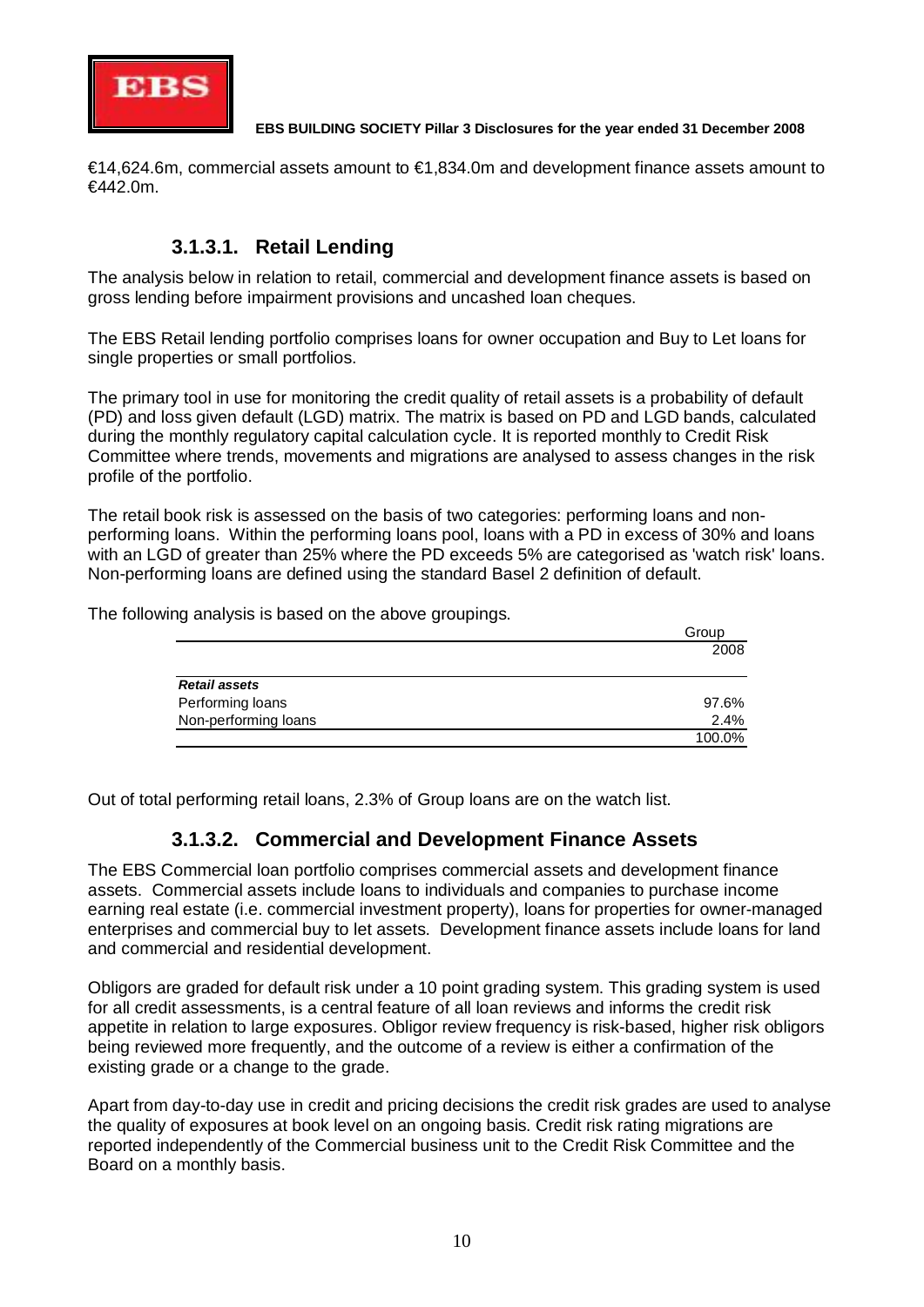

The commercial book is categorised into two groups: Performing loans (including loans on 'watch') and Non-performing loans. Non-performing loans are defined using the standard definition of default under the Basel 2 capital regime. Loans on watch are those where there are indications of a possible future difficulty and which require individual and sustained review.

The following analysis is based on the above groupings:

| Group                                                          |        |
|----------------------------------------------------------------|--------|
|                                                                | 2008   |
| <b>Commercial assets</b>                                       |        |
| Performing loans (of which loans on watch: 3.3% (2007: 0.9%))  | 92.8%  |
| Non performing loans                                           | 7.2%   |
|                                                                | 100.0% |
| Group                                                          |        |
|                                                                |        |
| Development finance assets                                     |        |
| Performing loans (of which loans on watch: 13.8% (2007: 7.7%)) | 64.0%  |
| Non performing loans                                           | 36.0%  |
|                                                                | 100.0% |

### **3.1.4. Counterparty Credit Risk**

Counterparty exposures are monitored real time by Treasury Front-Office through the TMS/Globus system. This system allows the dealers to assess Counterparty Limit availability prior to concluding a deal (before the event). Counterparty exposure reports are monitored and recorded daily (after the event) by the Treasury Risk section. The Treasury Risk section reports to the Chief Risk Officer with a dotted reporting line to the Group Treasurer. The Treasury Risk section provides Counterparty risk reports and a log of excesses & breaches of Counterparty limits to ALCO on a monthly basis.

The counterparty credit limit is set with reference to the EBS internal rating of the party. The Counterparty Risk reports are made available by 8.30am to the Front Office Dealers and the Group Treasurer. Any excesses or limit breaches follow the appropriate EBS Escalation Policy.

A number of reports are generated daily to measure & monitor Counterparty Risk, these are –

- Counterparty Limit Report Limit Detail Report (Daily)
- Internal Rating Counterparty Report (weekly)
- ALCO Exposure report Counterparty Credit Policy (monthly)
- Country Limit exposure (monthly)
- Concentration exposure (monthly)

### **3.1.5. Definitions**

Provisions are calculated for assets which are deemed to be **impaired** where there is objective evidence of impairment. If the asset is deemed to be significant, then it is reviewed on an individual basis. Where the asset is impaired, but not significant, it is reviewed on a pooled or collective basis. Provisions are also calculated for assets where there is no objective evidence of impairment yet, but where impairment may have been incurred i.e. incurred but not reported (IBNR). In this way, all loan assets are reviewed for impairment assessment purposes.

For the majority of loans, interest is charged on a calendar month basis. Loans are deemed to be **past due** when there is any part of a monthly payment missed.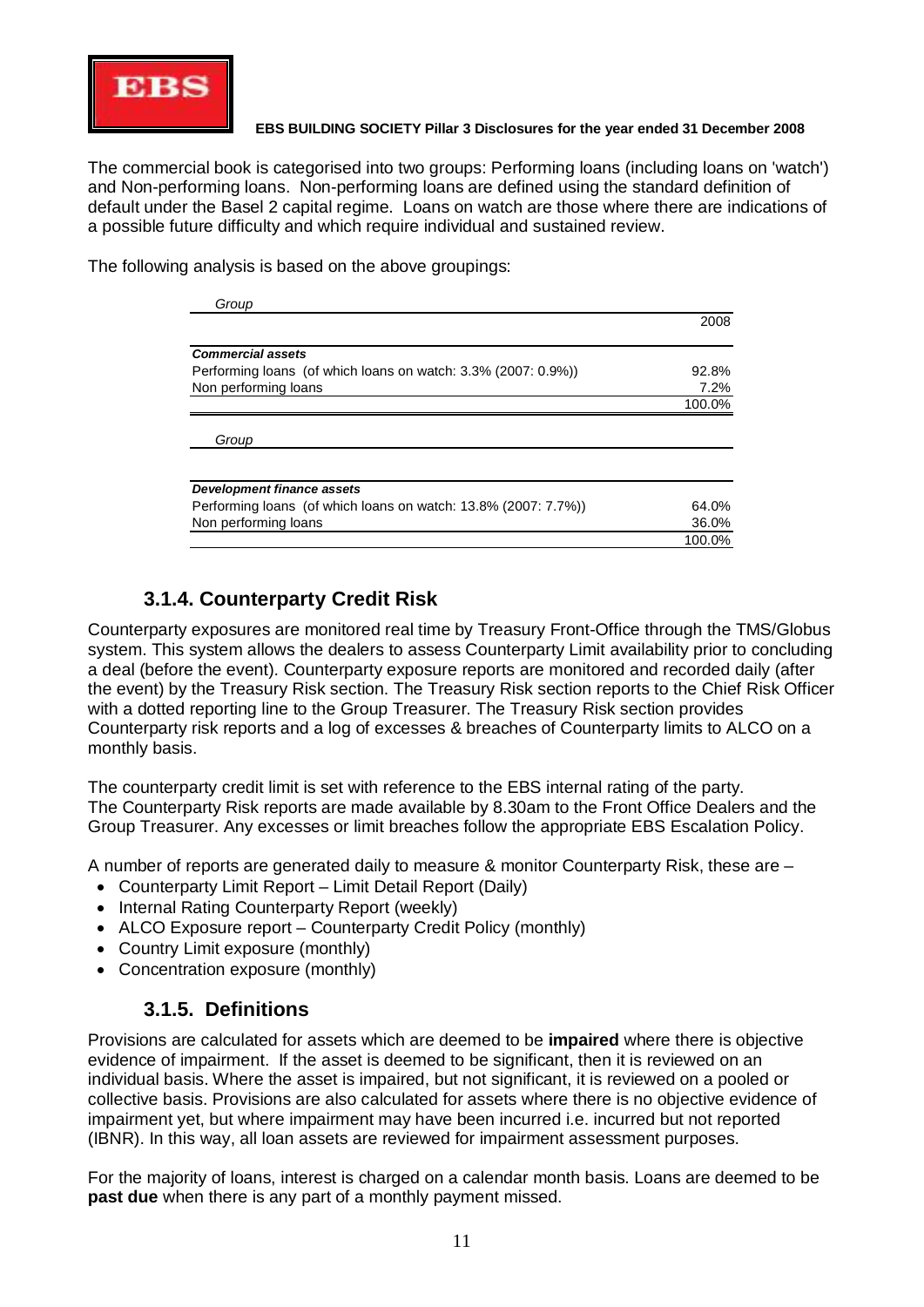

### **3.1.6. Accounting policies adopted for impaired financial assets**

### **3.1.6.1. Assets carried at amortised cost**

The Group assesses at each balance sheet date whether there is objective evidence that a financial asset or group of financial assets is impaired. A financial asset or a group of financial assets is impaired and impairment costs are incurred if, and only if, there is objective evidence of impairment as a result of one or more events that occurred after the initial recognition of the asset (a 'loss event') and that loss event (or events) has an impact on the estimated future cash flows of the financial asset or group of financial assets that can be reliably estimated. Objective evidence that a financial asset or group of assets is impaired includes observable data that comes to the attention of the Group about the following loss events:

- (i) significant financial difficulty of the issuer or obligor; or
- (ii) a breach of contract, such as a default or delinquency in interest or principal payments; or
- (iii) the Group granting to the borrower, for economic or legal reasons relating to the borrower's financial difficulty, a concession that the lender would not otherwise consider; or
- (iv) it is becoming probable that the borrower will enter bankruptcy or other financial reorganisation; or
- (v) the disappearance of an active market for that financial asset because of financial difficulties; or
- (vi) adverse changes in the payment status of Group's borrowers; or
- (vii) national or local economic conditions that correlate with defaults on the assets of the Group.

The Group first assesses whether objective evidence of impairments exists individually for financial assets that are individually significant, and collectively for financial assets that are not individually significant. If the Group determines that no objective evidence of impairment exists for an individually assessed financial asset, whether significant or not, it includes the asset in a group of financial assets with similar credit risk characteristics and collectively assesses them for impairment. Assets that are individually assessed for impairment and for which an impairment loss is or continues to be recognised are not included in a collective assessment of impairment.

If there is objective evidence that an impairment loss on loans and receivables or held-to-maturity financial assets carried at amortised cost has been incurred, the amount of the loss is measured as the difference between the asset's carrying amount and the present value of estimated future cash flows (excluding future credit losses that have not been incurred) discounted at the financial asset's current effective interest rate (with adjustments for future repricing of fixed rate loans). The carrying amount of the asset is reduced and the amount of the loss is recognised in the income statement. If a loan or held-to-maturity financial asset has a variable interest rate, the discount rate for measuring any impairment loss is the current effective interest rate determined under the contract. As a practical expedient, the Group may measure impairment on the basis of an instrument's fair value using an observable market price.

The calculation of the present value of the estimated future cash flows of a collateralised financial asset reflects the cash flows that may result from foreclosure less costs for obtaining and selling the collateral, whether or not foreclosure is probable.

For the purposes of a collective evaluation of impairment, financial assets are grouped on the basis of similar credit risk characteristics (i.e. on the basis of the Group's grading process that considers asset type, industry, geographical location, collateral type, past-due status and other relevant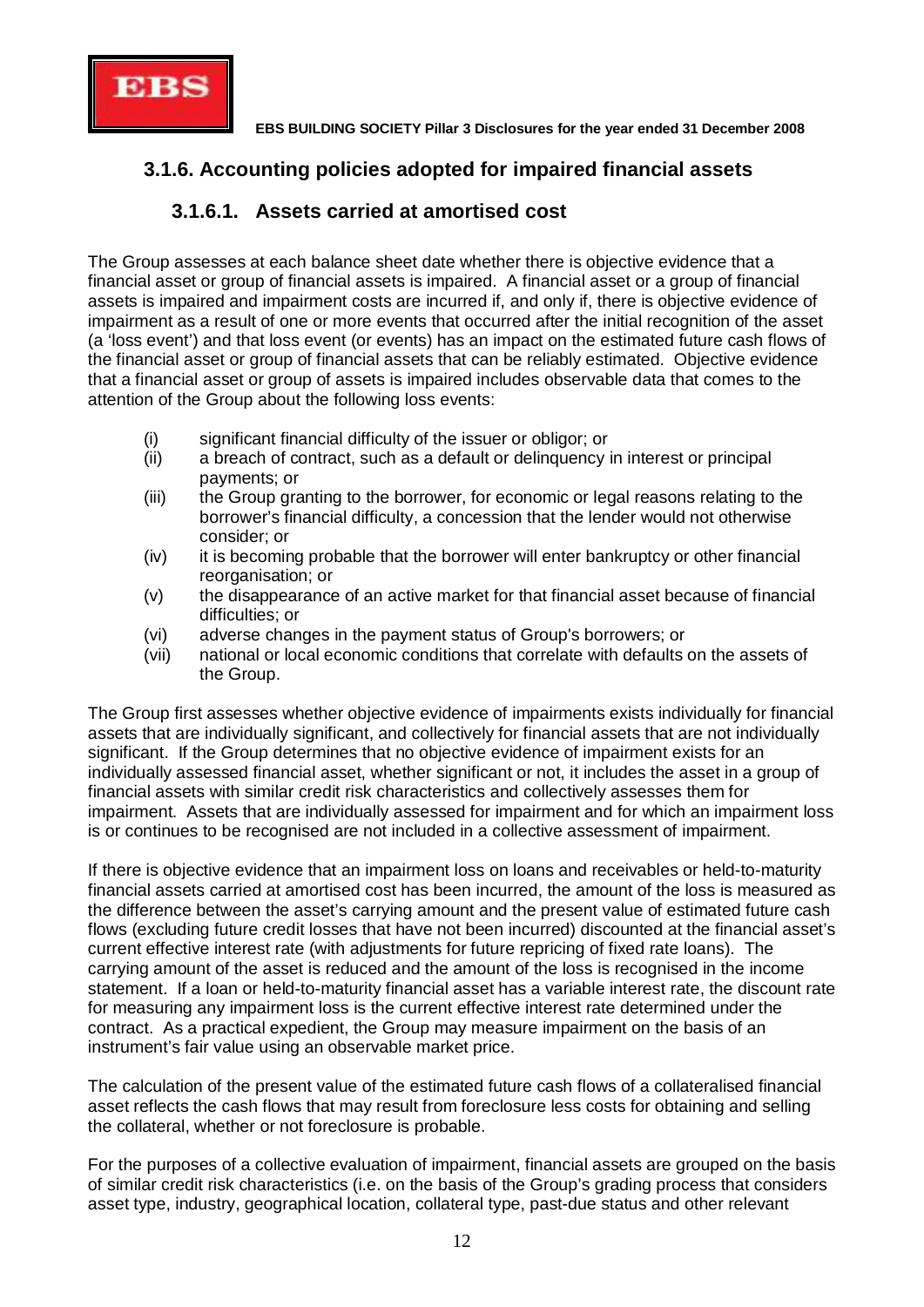

factors). Those characteristics are relevant to the estimation of future cash flows for groups of such assets by being indicative of the debtor's ability to pay all amounts due according to the contractual terms of the assets being evaluated.

Future cash flows in a group of financial assets that are collectively evaluated for impairment are estimated on the basis of the contractual cash flows of the assets in the group and historical loss experience for assets with credit risk characteristics similar to those in the group. Historical loss experience is adjusted on the basis of current observable data to reflect the effects of current conditions that did not affect the period on which the historical loss experience is based and to remove the effects of conditions in the historical period that do not currently exist.

Estimates of changes in future cash flows for group of assets should reflect and be directionally consistent with changes in related observable data from period to period (for example, changes in unemployment rates, property prices, payment status, or other factors indicative of changes in the probability of losses in the group and their magnitude). The methodology and assumptions used for estimating future cash flows are reviewed regularly by the group to reduce any differences between loss estimates and actual loss experience.

When a loan is uncollectible, it is written off against the related provision for loan impairment. Such loans are written off after all the necessary procedures have been completed and the amount of the loss has been determined. Subsequent recoveries of amounts previously written off decrease the amount of the provision for loan impairment in the income statement.

If, in a subsequent period, the amount of the impairment loss decreases and the decrease can be related objectively to an event occurring after the impairment was recognised (such as an improvement in the debtor's credit rating), the previously recognised impairment loss is reversed through the income statement.

|                                                  |            |      | 2008   |
|--------------------------------------------------|------------|------|--------|
| <b>PROVISION FOR LOAN IMPAIRMENTS</b>            |            |      | €m     |
| Individual provision for loan impairments        |            |      |        |
| At 1 January                                     |            |      | 19.7   |
| Charge for impairment losses                     | Commercial | 66.0 |        |
|                                                  | Retail     | 2.4  | 68.4   |
| Loans and advances written off                   |            |      | (18.1) |
|                                                  |            |      |        |
| At 31 December                                   |            |      | 70.0   |
|                                                  |            |      |        |
| <b>Collective provision for loan impairments</b> |            |      |        |
| At 1 January                                     |            |      | 17.2   |
| Charge for impairment losses                     | Commercial | 19.3 |        |
|                                                  | Retail     | 10.3 | 29.6   |
| Recoveries / write backs                         |            |      | (3.0)  |
| Transfers                                        |            |      |        |
|                                                  |            |      |        |
| At 31 December                                   |            |      | 43.8   |
|                                                  |            |      |        |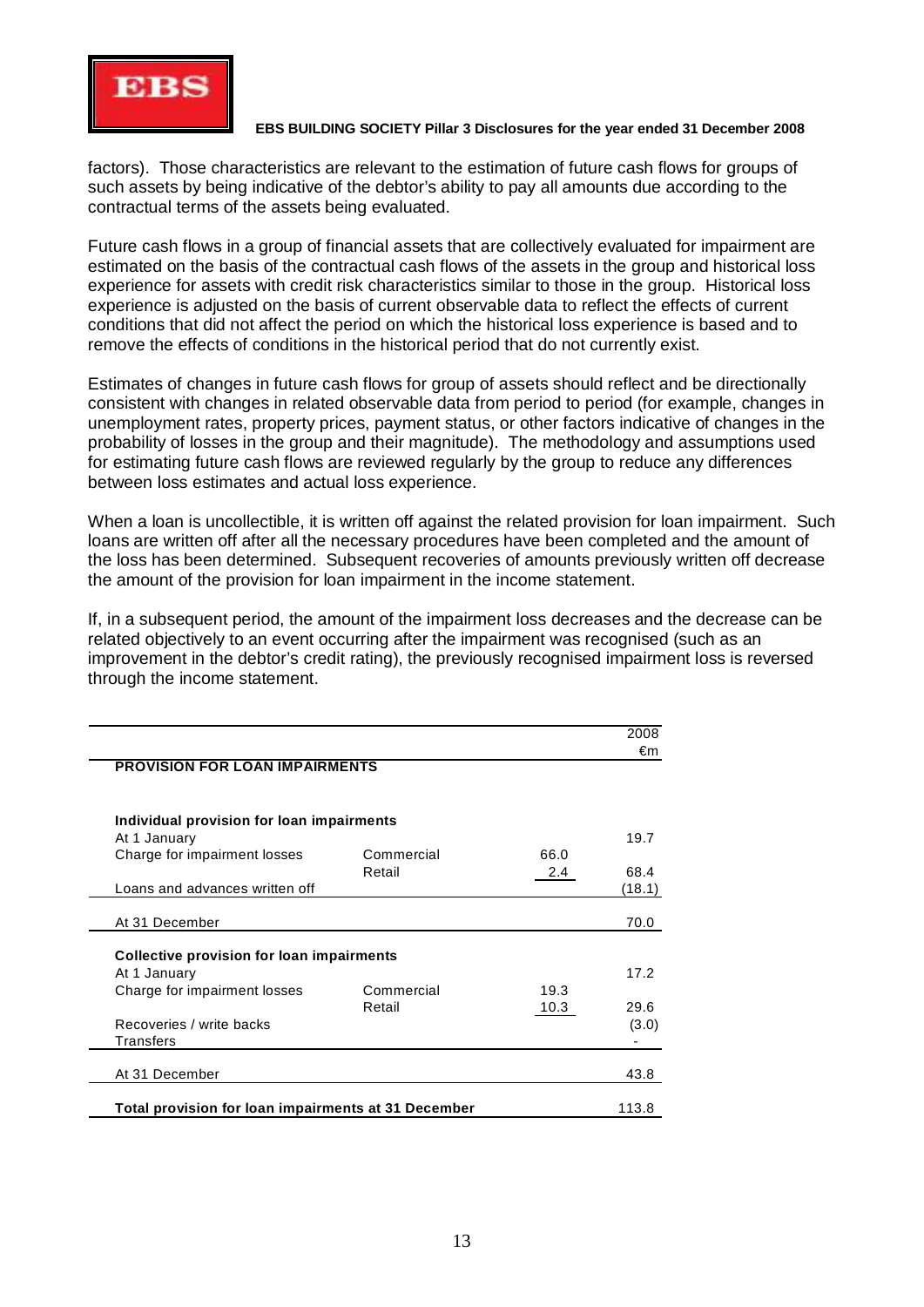

### **3.1.6.2. Assets carried at fair value**

The Group assesses at each balance sheet date whether there is objective evidence that a financial asset or a group of financial assets is impaired. If any such evidence exists for availablefor-sale financial assets, the cumulative loss – measured as the difference between the acquisition cost and the current fair value, less any impairment loss on that financial asset previously recognised in the income statement – is removed from equity and recognised in the income statement. If, in a subsequent period, the fair value of a debt instrument classified as available for sale increases and the increase can be objectively related to an event occurring after the impairment loss was recognised in the income statement, the impairment loss is reversed through the income statement.

As at 31 December 2008 one Treasury asset was impaired and a provision of €15.0m was made.

### **3.1.7. Portfolios**

#### **Retail Assets**

.

Group Retail assets amount to €14,624.6m after impairment charges and before uncashed cheques.

| <b>Retail assets</b>               | Group  |
|------------------------------------|--------|
|                                    | 2008   |
|                                    |        |
| Not impaired:                      |        |
| Neither past due nor impaired:     | 92.6%  |
| Past due:                          |        |
| Up to 30 days                      | 2.9%   |
| 30 to 60 days                      | 1.2%   |
| 60 to 90 days                      | 0.8%   |
| $90 + days$                        | 2.4%   |
| Impaired individually significant: |        |
| Past due 90 to 180 days            |        |
| Past due over 180 days             | 0.1%   |
| Total                              | 100.0% |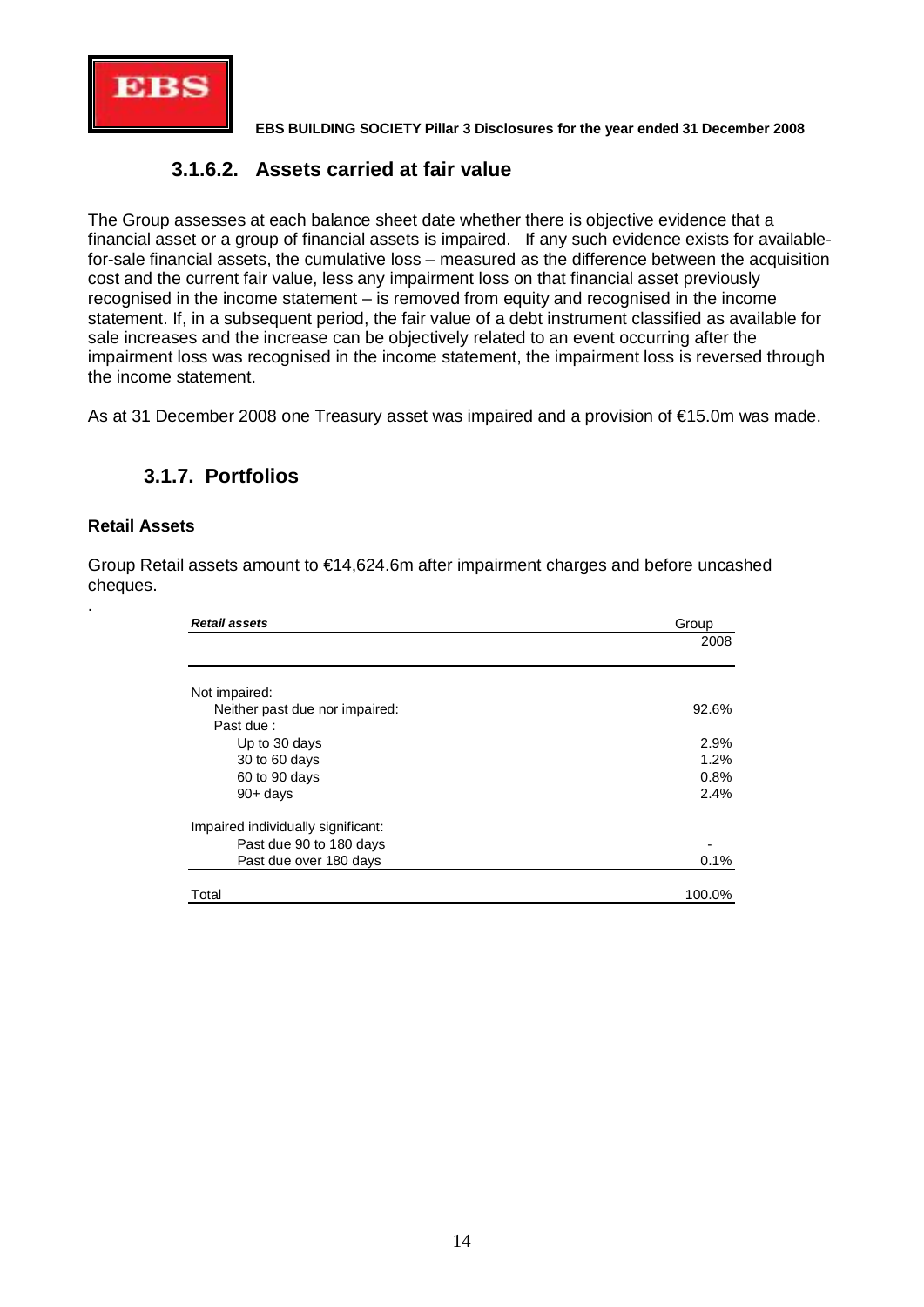

#### **Commercial Assets**

.

Group commercial assets amount to €1,834.0m after impairment charges and before uncashed cheques.

| <b>Commercial assets</b>           |        |  |  |  |
|------------------------------------|--------|--|--|--|
| Group and Society                  | 2008   |  |  |  |
| Not impaired:                      |        |  |  |  |
| Neither past due nor impaired:     | 86.0%  |  |  |  |
| Past due:                          |        |  |  |  |
| Up to 30 days                      | 3.1%   |  |  |  |
| 30 to 60 days                      | 1.2%   |  |  |  |
| 60 to 90 days                      | 0.8%   |  |  |  |
| $90+ days$                         | 1.7%   |  |  |  |
| Impaired individually significant: |        |  |  |  |
| Past due 90 to 180 days            | 5.1%   |  |  |  |
| Past due over 180 days             | 2.1%   |  |  |  |
| Total                              | 100.0% |  |  |  |

#### **Development Finance Assets**

Group development finance assets amount to €442.0m after impairment charges and before uncashed cheques.

| Development finance assets         |        |  |  |  |
|------------------------------------|--------|--|--|--|
| Group and Society                  |        |  |  |  |
|                                    |        |  |  |  |
| Not impaired:                      |        |  |  |  |
| Neither past due nor impaired      | 40.2%  |  |  |  |
| Past due:                          |        |  |  |  |
| Up to 30 days                      | 15.7%  |  |  |  |
| 30 to 60 days                      | 0.6%   |  |  |  |
| 60 to 90 days                      | 0.7%   |  |  |  |
| $90 + days$                        | 8.3%   |  |  |  |
| Impaired individually significant: |        |  |  |  |
| Past due 90 to 180 days            | 17.8%  |  |  |  |
| Past due over 180 days             | 16.7%  |  |  |  |
| Total                              | 100.0% |  |  |  |

The value of loans and advances to customers for the Group that are past due but not impaired at the balance sheet date is €1,328m.

The value of loans and advances to customers for the Group that are impaired at the balance sheet date is €322.5m.

#### **Table 1: Distribution of Past Due and Impaired exposures by Geography as at 31st Dec 2008**

|                             | <b>Past Due</b>   | Impaired          |
|-----------------------------|-------------------|-------------------|
| <b>Geographic Breakdown</b> | <b>Exposure %</b> | <b>Exposure %</b> |
| <b>I</b> reland             | 96%               | 93%               |
| UK                          | 3%                | 2%                |
| <b>Rest of Europe</b>       | 1%                | 5%                |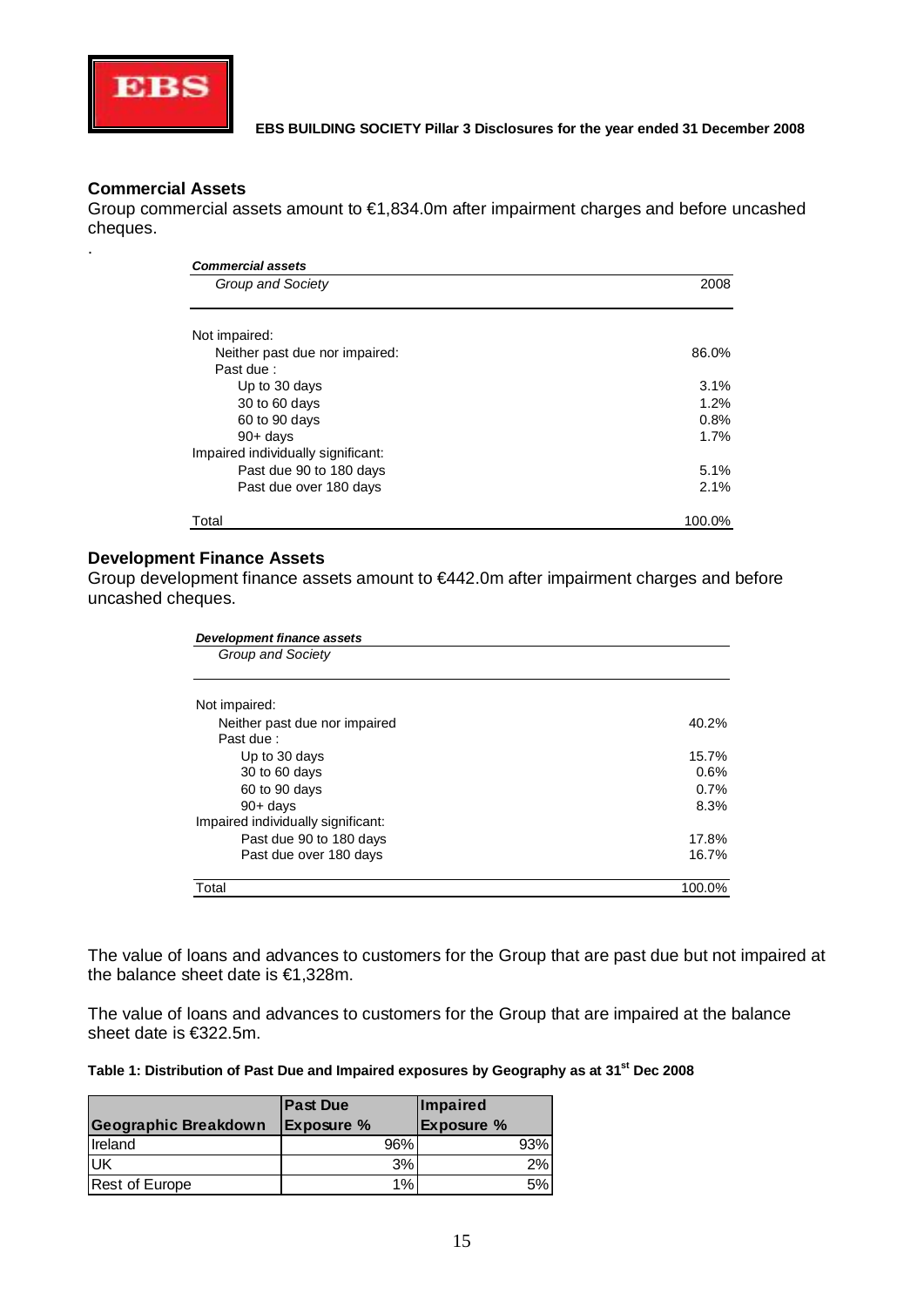

### **3.1.8. Treasury Assets and Derivatives**

Treasury assets consist of cash and balances with central banks, central government bills and other eligible bills, derivative financial instruments, available-for-sale and held-to-maturity financial assets, and loans and advances to credit institutions excluding operating bank accounts.

The following table presents an analysis of Treasury asset counterparties based on EBS's internal ratings mapped to an external rating agency scale.

| Group 2008                       | Cash &<br><b>Balances</b><br>with<br>central<br>banks | Govt and<br>other<br>eligible bills | Derivatives |
|----------------------------------|-------------------------------------------------------|-------------------------------------|-------------|
| Aaa                              | 100.0%                                                | 57.3%                               | 4.3%        |
| Aa3 to Aa1                       | ۰                                                     | 42.7%                               | 85.3%       |
| A <sub>3</sub> to A <sub>1</sub> | $\overline{\phantom{0}}$                              | $\overline{\phantom{0}}$            | 10.4%       |
| Lower than A3                    |                                                       |                                     |             |

The Society has put in place a number of Credit Support Annexes (CSA's) covering in excess of 80% of outstanding derivatives. Derivatives covered by these agreements are marked to market on an ongoing basis thereby removing the counterparty credit risk. The counterparty credit risk relating to the remaining 20% of derivatives not covered by CSA's is mitigated by the fact that under our counterparty credit risk policy we can transact derivatives only with counterparties who warrant a minimum rating of 4 based on the EBS internal rating system if a CSA agreement is not in place.

EBS has established and enforces operating limits and other practices that maintain exposures within levels consistent with their internal policies. EBS adheres to the principles of sound practices for managing interest rate risk and complies with any regulatory requirements as a minimum.

EBS transacts derivatives for the purpose of reducing or eliminating Interest Rate Risk in the Banking Book (IRRBB). EBS uses interest rate, cross currency and foreign exchange swaps for this purpose.

## *3.2. Liquidity risk*

Group Treasury is responsible for the management of liquidity, i.e., to ensure that resources are available at all times to meet the Group's obligations arising from the withdrawal of customer deposits or interbank lines. The Asset and Liability Committee ('ALCO') monitors these risks and reports on key developments to the Board on a regular basis.

Liquidity risk relates to the ability of the Group to meet it's on and off balance sheet obligations in a timely manner as they fall due, without incurring excessive cost, whilst continuing to fund its assets and growth therein.

The Group applies the maturity mismatch approach to the management of liquidity following the adoption of this method by the Financial Regulator in July 2007.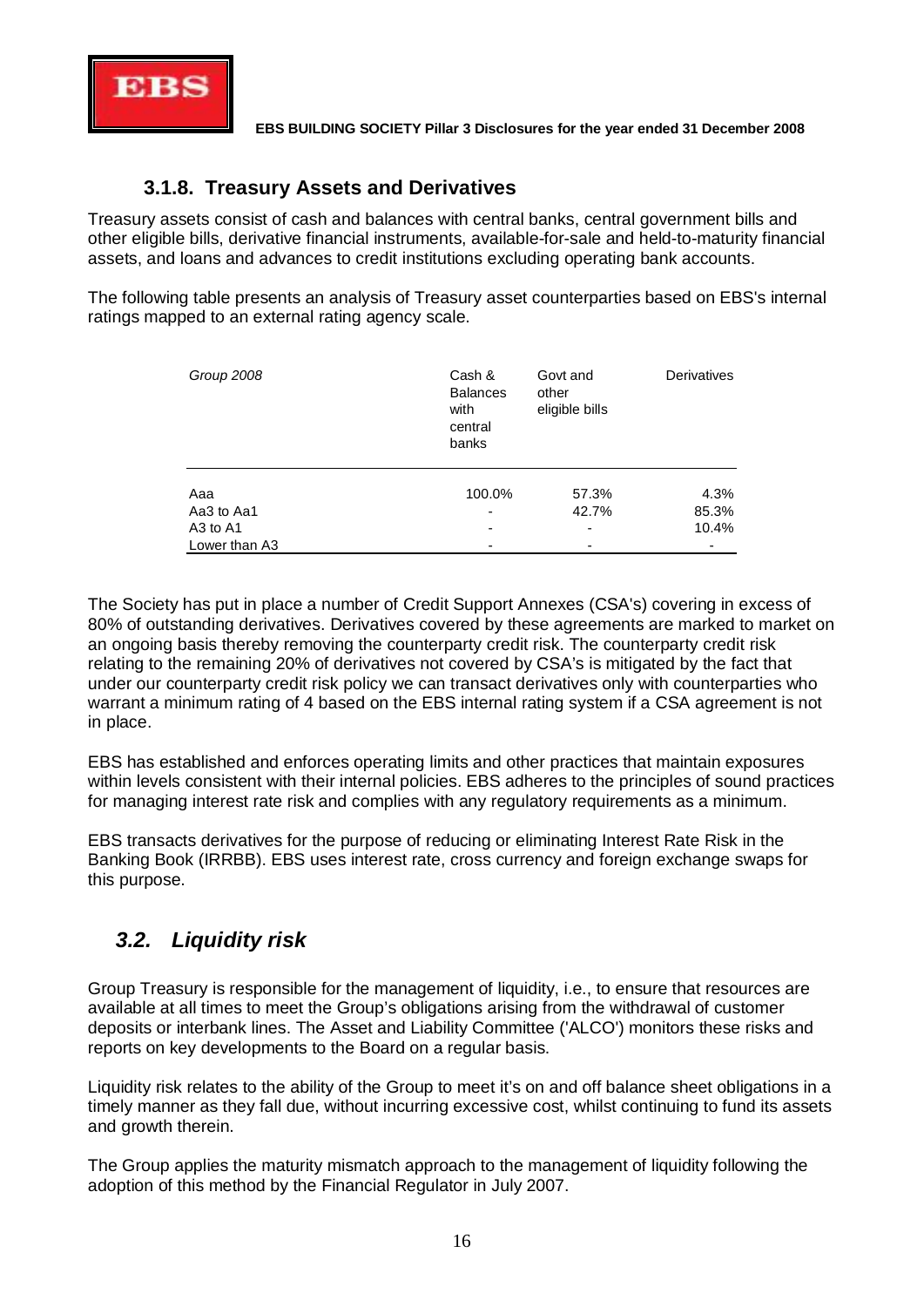

The overall purpose of a maturity mismatch approach is to ensure that the Group will have, at any given time, a pool of highly liquid assets capable of being converted into cash within four business days, sufficient to cover a certain percentage of foreseeable cash outflows for future periods of time ('time bands').

The maturity mismatch approach requires cash flows to be analysed under various headings and assigned to predetermined time bands depending on when the cash is received or paid out. Assumptions are made about the retention rates of certain retail and corporate flows, which are based on historical behaviour together with additional prudential reductions (haircuts). Maturity mismatches are assessed on a net cumulative basis, with statutory limits imposed on the first (up to eight days) and second (over eight days to one month) time bands. The Group applies internal limits in excess of the regulatory requirements for these two time bands.

Key measures used by the Group for managing liquidity risk are the liquidity ratios, calculated and reported on a daily basis to the Group Treasurer, on a weekly basis to the Financial Regulator and on a monthly basis to ALCO and the Board. Any breaches of limits are escalated immediately per the escalation procedure.

#### **Exposure to liquidity risk**

The table below analyses gross contractual maturities of financial liabilities held by the Group:

|                                  | Up to 1<br>month<br>€m   | Over 1<br>month to 3<br>months<br>€m | Over 3<br>months to 6<br>months<br>€m | Over <sub>6</sub><br>months to 1<br>year<br>€m | 1 to 2 years<br>€m       | Over 2<br>years<br>€m | Total<br>€m |
|----------------------------------|--------------------------|--------------------------------------|---------------------------------------|------------------------------------------------|--------------------------|-----------------------|-------------|
|                                  |                          |                                      |                                       |                                                |                          |                       |             |
| 31 December 2008                 |                          |                                      |                                       |                                                |                          |                       |             |
| <b>Financial liabilities</b>     |                          |                                      |                                       |                                                |                          |                       |             |
| Deposits by credit institutions  | 2,830.7                  | 1,657.4                              | 751.6                                 | 550.0                                          | 340.0                    |                       | 6,129.7     |
| Customer accounts                | 4.872.0                  | 1,473.0                              | 902.9                                 | 1,346.2                                        | 777.7                    | 981.7                 | 10,353.5    |
| Derivative financial instruments |                          | 41.3                                 | 4.7                                   | 37.2                                           | 102.8                    | 15.9                  | 201.9       |
| Debt securities issued           | 932.3                    | 328.9                                | 33.2                                  | 55.1                                           | 778.6                    | 1,590.0               | 3,718.1     |
| Minority interest                | $\overline{a}$           | 1.4                                  | $\blacksquare$                        | 6.3                                            | $\sim$                   | 250.0                 | 257.7       |
| Subordinated liabilities         | $\overline{\phantom{0}}$ | 1.6                                  |                                       | 63.1                                           | $\overline{\phantom{a}}$ | 147.2                 | 211.9       |
| Unrecognised Ioan commitments    | 124.7                    | 138.8                                | 32.5                                  | 5.3                                            |                          |                       | 301.3       |

The previous table shows the undiscounted cash flows on each of the Group's financial liabilities and unrecognised loan commitments on the basis of contractual maturity. Liabilities and unrecognised loan commitments, which include offers and undrawn credit facilities, are included according to the earliest possible date of obligation. The disclosure for derivatives shows a net amount as the derivatives are all net settled. The Group's expected cash flows on these instruments may vary significantly from this analysis. For example, demand deposits from customers are expected to maintain a stable or increasing balance; and unrecognised loan commitments are not all expected to be drawn down immediately.

### *3.3. Market Risks*

Market risk is the risk that changes in market prices, such as interest rate, foreign exchange rates and credit spreads (funding risk) will affect the Group's income or the value of its holdings of financial instruments. The objective of market risk management is to manage and control market risk exposures within acceptable parameters, while optimising the return on risk.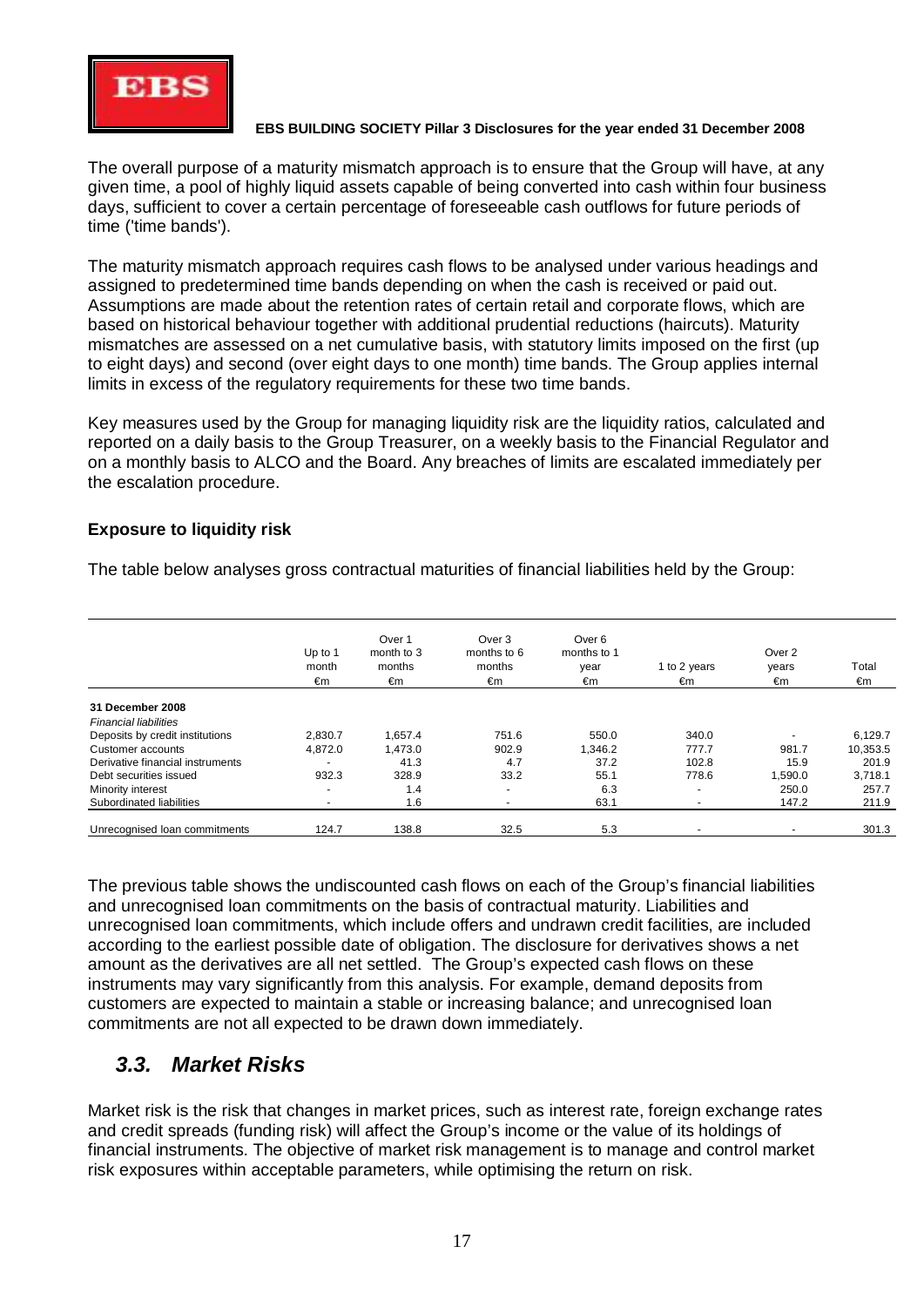

Group Treasury manages these risks using gap and sensitivity analysis. Derivatives such as interest rate and foreign currency swap agreements and equity index options are used to hedge these market risks.

Interest rate risk in the banking book portfolio is the Group's primary source of interest rate risk and is managed principally through monitoring interest rate gaps and by having various limits, processes and procedures. In addition, the Group conducts regular stress testing to evaluate the exposure of the banking book portfolio to a 100 basis point upward or downward shift.

Interest rate risk in the reserve investment portfolio is managed under the Reserve Investment Policy as approved by the Board.

#### **Interest rate sensitivity gap analysis**

The financial assets exposed to fair value interest rate risk are €6,956.3m, exposed to cash flow interest rate risk are €14,192.6m and not exposed to interest rate risk are €225.3m.

The financial liabilities exposed to fair value interest rate risk are €5,183.1m, exposed to cash flow interest rate risk are €15,180.7m and not exposed to interest rate risk are €587.2m.

Assets and liabilities are allocated to time buckets based on the next repricing date of the individual assets and liabilities underlying the categories. There are some limitations associated with this analysis, mainly due to market effects, over aggregation, run-offs and cashflows arising from off balance sheet activities. However, measures have been taken to minimise the effect of these limitations in line with industry practice and we are satisfied that the sensitivity analysis is an appropriate tool for measuring interest rate risk.

#### **Interest rate stress testing**

The Group conducts daily stress testing on the Banking Book Portfolio, evaluating the exposure of the Group and Society to a parallel interest rate shift of 1% and a series of yield curve twist tests. The results of this stress testing are presented to ALCO on a monthly basis. The Group conducts at least monthly interest rate stress testing on the Reserve Investment Portfolio, evaluating the exposure of the Group and Society to a parallel interest rate shift of 1% and a series of yield curve twist tests. The results of this stress testing are presented to ALCO on a monthly basis.

The table below provides an analysis of the Group's sensitivity to an increase or decrease in market rates:

|                               |       | 100 bps parallel shift<br>(increase/ decrease) |       |        |  |
|-------------------------------|-------|------------------------------------------------|-------|--------|--|
|                               |       |                                                |       |        |  |
|                               |       | 2008                                           |       | 2007   |  |
|                               |       | €000                                           |       | €000   |  |
| <b>Banking book portfolio</b> |       |                                                |       |        |  |
| Average for the period        | $-1+$ | 6,939                                          | $-/-$ | 10,455 |  |
| Maximum for the period        | $-1+$ | 11,123                                         | -/+   | 13,551 |  |
| Minimum for the period        | $-1+$ | 548                                            | -/+   | 5,435  |  |
| Reserve investment portfolio  |       |                                                |       |        |  |
| Average for the period        | $-1+$ | 18.087                                         | -/+   | 17,866 |  |
| Maximum for the period        | $-1+$ | 18,984                                         | -/+   | 19,903 |  |
| Minimum for the period        | $-1+$ | 16.916                                         | -/+   | 15,052 |  |

The above table shows the present value effect that would be realised on an accruals basis on the banking book and reserve investment book over the life of the assets and liabilities contained therein.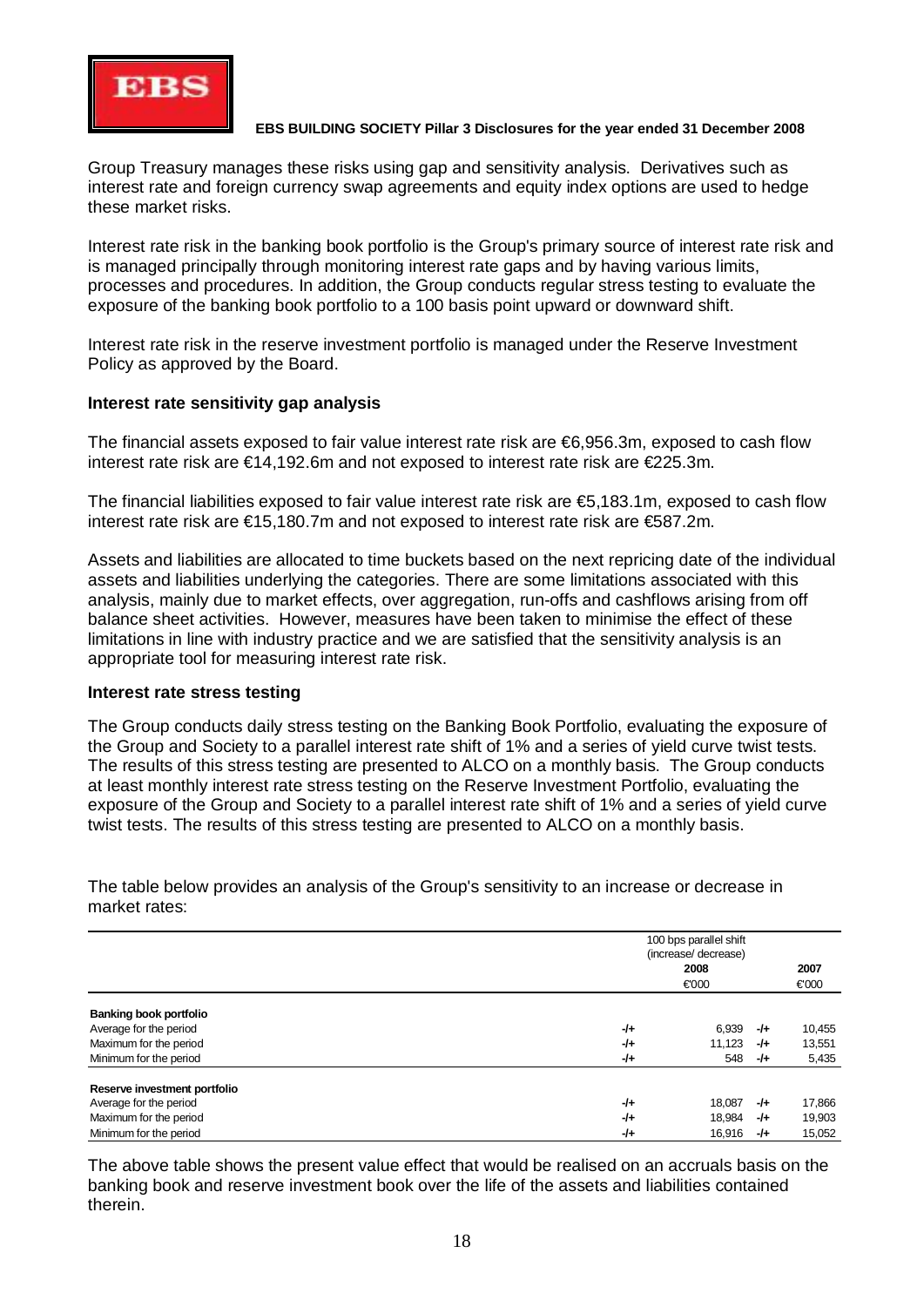

# *3.4. Exposure to other market risks*

### **3.4.1. Foreign exchange risk**

The Group takes the euro as its base currency. However, through the normal course of business operations EBS naturally accumulates foreign currency positions. The Group is therefore exposed to movements in foreign exchanges rates that may have an adverse effect on the economic value of the Group and Society. The size of the foreign currency open positions is kept within small operational limits.

*Group : Assets denominated in currency other than Euro:* **2008**

| Associo doriorminato e in carronoy othor than Earo.  | -       |
|------------------------------------------------------|---------|
|                                                      | €m      |
| Sterling                                             | 1,733.2 |
| <b>US Dollars</b>                                    | 797.2   |
| <b>Swiss Franc</b>                                   | 33.8    |
| Japanese Yen                                         | 7.9     |
| Czeck Krona                                          | 57.0    |
| Total                                                | 2,629.1 |
| Liabilities denominated in currency other than Euro: |         |
| Sterling                                             | 1,732.5 |
| <b>US Dollars</b>                                    | 796.0   |
| <b>Swiss Franc</b>                                   | 33.8    |
| Japanese Yen                                         | 7.9     |
| Czeck Krona                                          | 57.0    |
| Total                                                | 2,627.2 |

The main methods used for mitigating foreign exchange risk include prohibiting the running of a trading book in any foreign currency, monitoring and centrally managing foreign exchange risk and hedging open currency positions through the use of derivatives. The Group has no substantial net exposure to foreign exchange rate fluctuations or changes in foreign currency interest rates.

### **3.4.2. Funding risk - credit spreads**

Funding risk (not relating to changes in the obligor / issuer's credit standing) is closely managed by Group Treasury and is monitored on an ongoing basis by ALCO.

### **3.4.3. Fair value risk**

The following table represents the fair value of financial instruments, including those not reflected in the financial statements at fair value. It is accompanied by a discussion of the methods used to determine fair value for financial instruments.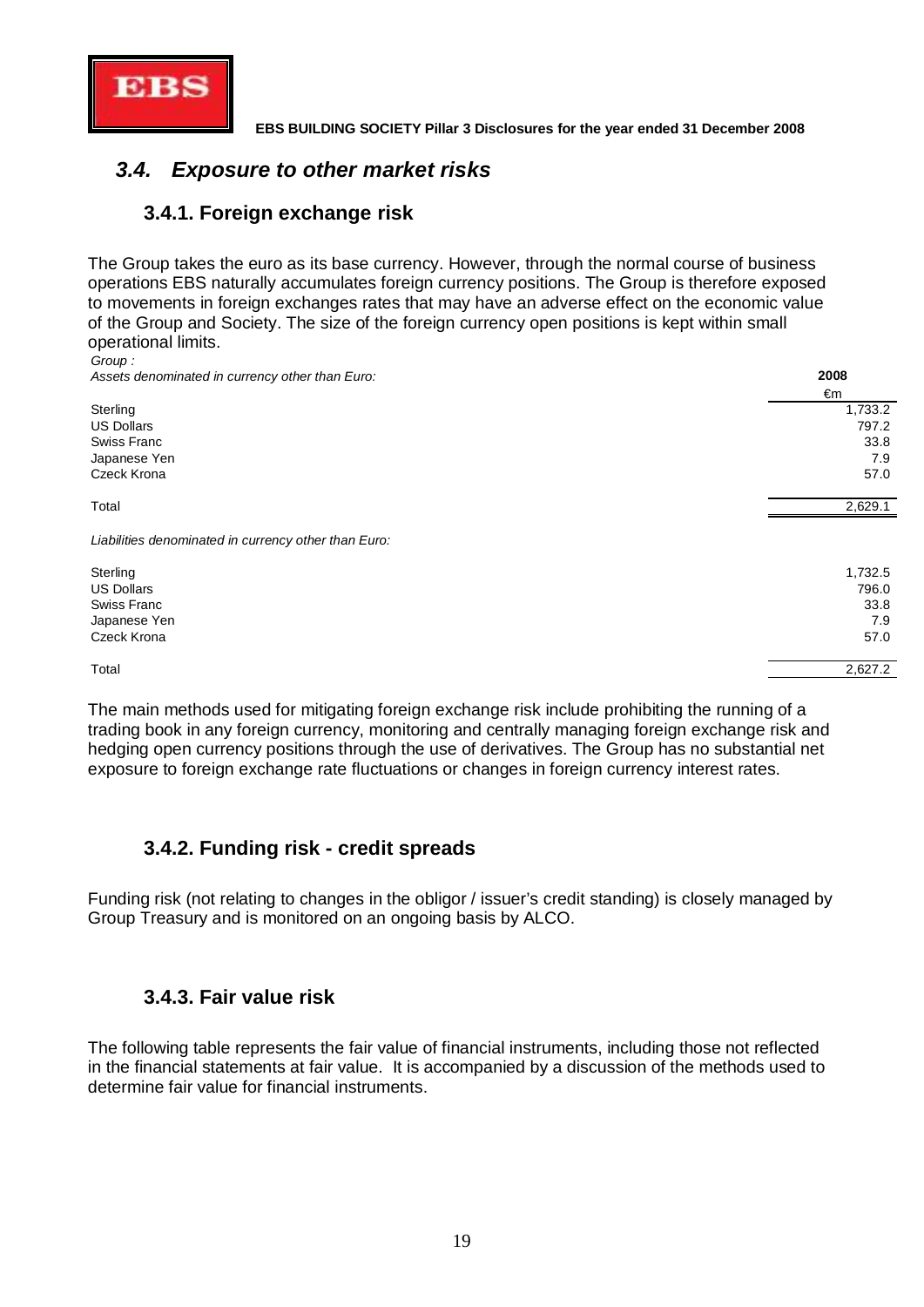

**2008**

#### **Group:**

|                                           | Carrying<br>value | <b>Fair value</b> | Unrecognised<br>gain |
|-------------------------------------------|-------------------|-------------------|----------------------|
|                                           | €m                | €m                | €m                   |
| <b>ASSETS</b>                             |                   |                   |                      |
| Cash and balances with central banks      | 143.3             | 143.3             |                      |
| Derivative financial instruments          | 51.3              | 51.3              |                      |
| Available-for-sale financial assets       | 2,368.8           | 2,368.8           |                      |
| Held-to-maturity financial assets         | 372.5             | 378.3             | 5.8                  |
| Loans and advances to credit institutions | 1,287.6           | 1,348.0           | 60.4                 |
| Loans and advances to customers           | 16,900.6          | 17,051.3          | 150.7                |
| <b>LIABILITIES</b>                        |                   |                   |                      |
| Deposits by credit institutions           | 6,103.9           | 6,103.9           |                      |
| <b>Customer accounts</b>                  | 10,126.1          | 10,139.6          | 13.5                 |
| Derivative financial instruments          | 201.9             | 201.9             |                      |
| Debt securities in issue                  | 3,682.5           | 3,734.5           | 52.0                 |
| Subordinated liabilities                  | 212.7             | 212.7             |                      |

Fair value is the amount for which an asset could be exchanged, or a liability settled, between knowledgeable, willing parties in an arm's length transaction. For financial instruments carried at fair value, market prices or rates are used to determine fair value where an active market exists (for example a recognised stock exchange), which is the best evidence of the fair value of the financial instrument. For all financial assets held at fair value the Group has applied Fair Value based upon quoted market prices where available. If a quoted market price is not available, fair value is estimated using quoted market prices for similar instruments and adjusted for differences between the quoted instrument and the instrument being valued. In certain cases, including some loans and advances to customers, where there are no ready markets, various techniques have been used to estimate the fair value of the instruments.

Market prices are not available for all financial assets and liabilities held or issued by the Group. Where no market price is available, fair values are estimated using valuation techniques. These are generally applied to over-the-counter (OTC) derivatives, unlisted trading assets and unlisted financial investments. The most frequently applied pricing models and valuation techniques include present value of future cash flows and option models. The valuations arrived at by applying these techniques are significantly affected by the choice of valuation model used and the underlying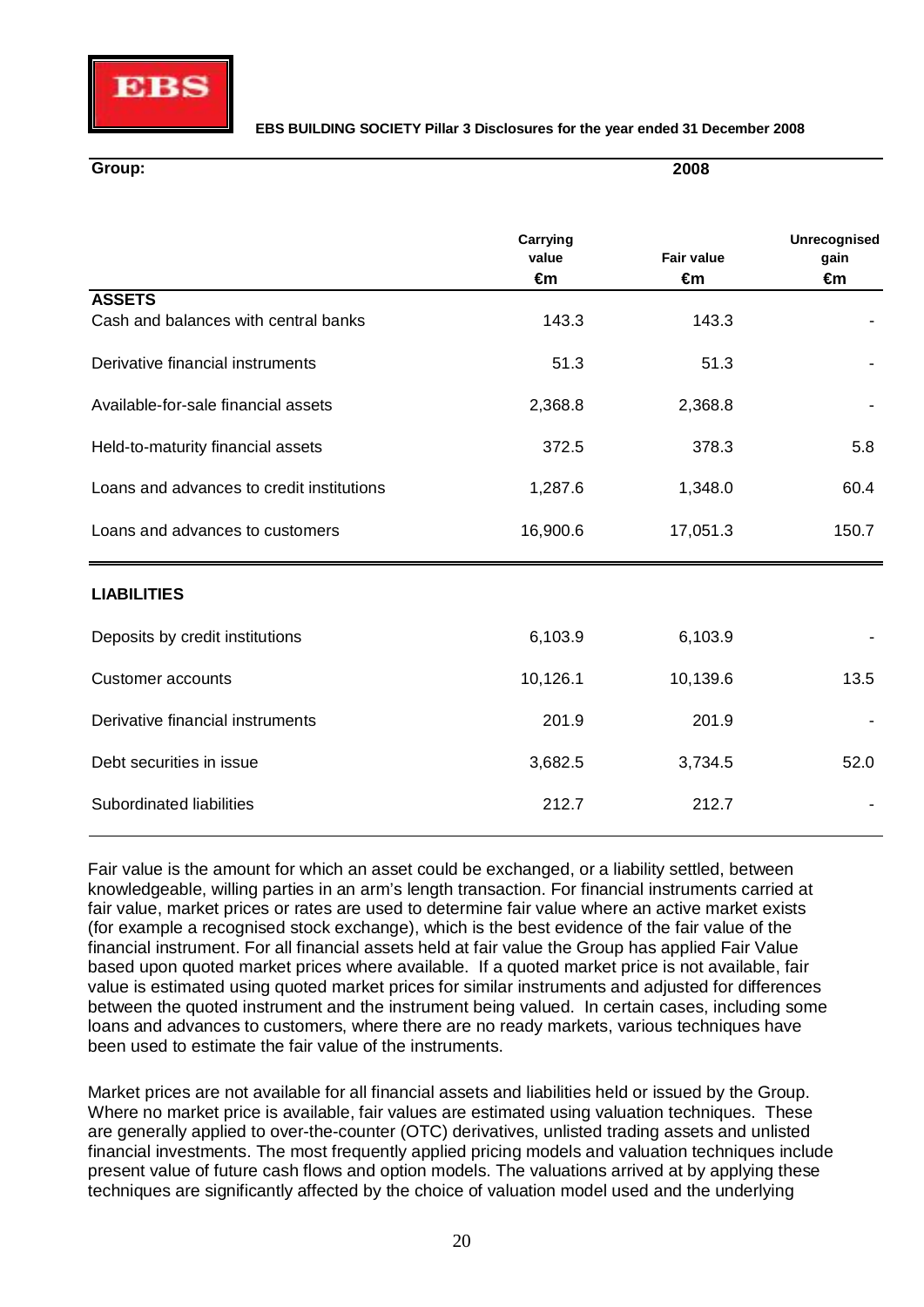

assumptions made concerning factors such as the amounts and timing of future cash flows, discount rates and volatility.

The following methods and significant assumptions have been applied in determining the fair value of financial instruments presented in the previous table, both for financial instruments carried at fair value, and those carried at cost (for which fair values are provided as a comparison):

- i. trading and available-for-sale assets are measured at fair value by reference to quoted market prices when available. If quoted market prices are not available, then fair values are estimated on the basis of recognised valuation techniques.
- ii. the carrying value of liquid assets and other assets maturing within 12 months is assumed to be their fair value.
- iii. the fair value of variable rate financial instruments is assumed to be equal to their carrying value, as the instruments continually reset to the market rate.
- iv. the fair value of fixed rate financial instruments carried at amortised cost is estimated by comparing market interest rates when the loans were granted with current market rates on similar loans

The fair value of the Group's fixed rate instruments is predominantly hedged by derivative financial instruments, mainly interest rate swaps as explained in the accounting policies (Note 1(f) to the Annual Report and Accounts). Derivative financial instruments used for hedging are carried on the balance sheet at fair values, those with a positive replacement value are classified as assets and those with a negative value are classified as liabilities.

### **3.4.4. Policies for securing collateral and establishing credit reserves**

The responsibility for approving the Counterparty Credit Policy rests with the Board which is responsible for approving all material risk policies. The Board Risk Committee on behalf of the Board conducts a detailed evaluation of all risk policies including the Counterparty Credit Policy on an annual basis and recommends changes to the Board as appropriate. The Group Counterparty Credit Committee has the delegated authority to approve named counterparties within the benchmark limits set by the Board. On an annual basis a review of all counterparties is conducted by the Group Counterparty Credit Committee. The Group Counterparty Credit Committee reports to the EBS Credit Risk Committee which in turn reports to the Board on its activities and key risk indicators. The Asset and Liability Committee monitors adherence to the Counterparty Credit Policy on an ongoing basis and this committee also reports exceptions to policy to the Board. Key risk indicators and management activity in relation to counterparty credit is reported to the Board Risk Committee on a quarterly basis in the Enterprise Risk Report.

As part of the EBS Collateral Management Strategy in relation to Treasury Counterparts, EBS has put in place ISDA Master Agreements with all counterparts. The ISDA sets out the legally binding conditions for derivative agreements with counterparties covering all types of Swaps. In addition to this, a Credit Support Annex has been put in place covering over 80% of all outstanding derivatives. The CSA's allows for a Mark to Market process. In relation to all our Repo counterparts we have a Global Master Repo Agreement (GMRA) in place. Each Repo deal is re-valued on a daily basis. We implement an active Repo margining process on daily basis to cater for any fluctuations in bond values.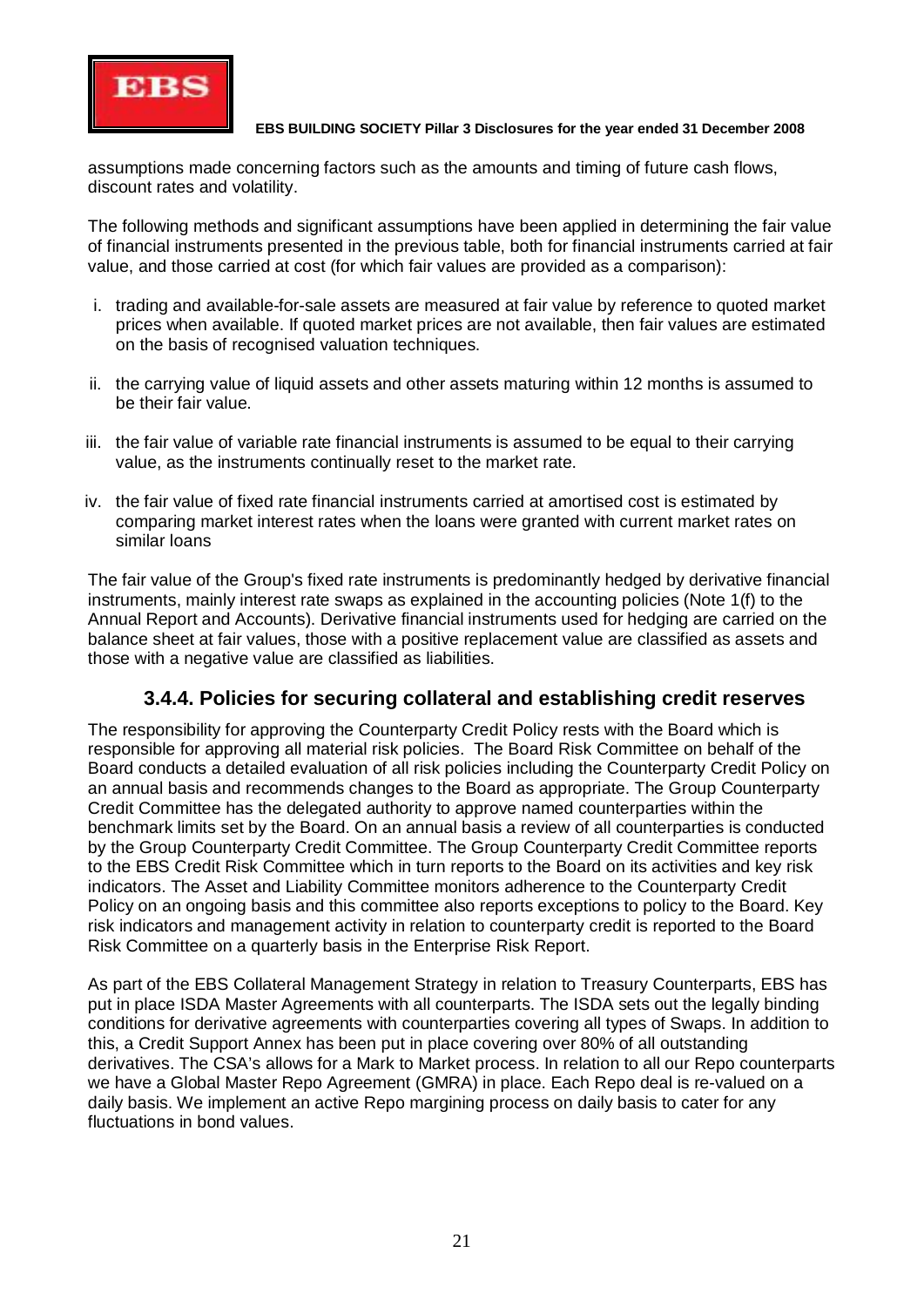

### **3.4.5. Policies with respect to 'wrong-way' risk exposures**

EBS manages 'wrong-way' risk exposures through the market risk & counterparty credit policies that monitor market & credit risk exposures to Treasury Counterparts. In addition to this EBS monitors the external ratings of Treasury counterparts on a weekly basis, which feed into the internal rating model, adjusting the rating for that counterpart accordingly.

Inherently the instances of 'wrong-way' risk exposures are very limited in that the Society's activities in foreign currency constitute only a very portion of overall activity which is predominantly in euro. FX activity is typically EUR/GBP short dated FX Swaps (<1year). In addition the Society only deals derivatives with counterparts who have a minimum AA rating. Lastly the Society has CSA's covering more than 80% of outstanding derivatives.

### **3.4.6. Credit Rating Change Analyses**

EBS performs Liquidity Stress test monthly. As part of this EBS has specifically stress tested scenarios in relation to credit rating downgrades. EBS's stress tests take full account of the impact on collateral. This has been measured and examined in the event of EBS receiving a 2, 3 & 4 notch downgrade. The results of these tests are circulated to the members of ALCO.

<sup>&</sup>lt;sup>1</sup> The positive correlation and reinforcing effects of market and credit risk.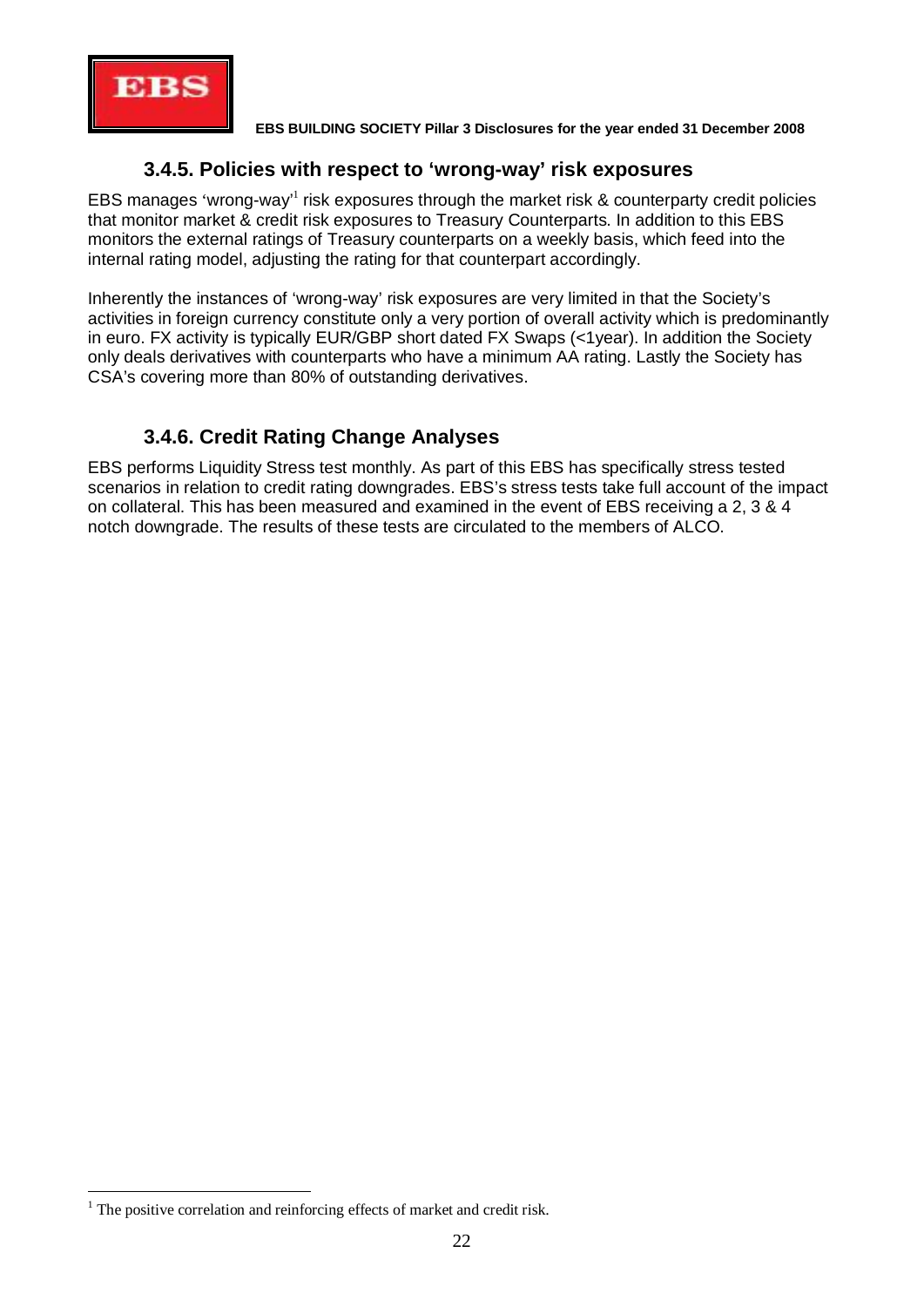

# **4. Other Risks**

# *4.1. Strategic risk management*

Strategic risk management comprises the Group's values and beliefs, organisational structure and alignment, change readiness, strategic plan management, performance incentives, crisis management, brand management, leadership and communication. Strategic risk also encompasses external trends which cannot be controlled but which could have a significant impact on the Group's business such as the economic environment, market developments and technological innovation. Strategic risks are managed and monitored in the main by the senior management team and the Board. Significant developments are reported to the Board directly and to its subcommittees on a regular basis.

# *4.2. Operational risk management*

Operational risk is the current or prospective risk of loss arising from inadequate or failed internal processes or systems, human error or external events. Group Operational Risk is responsible for supporting and monitoring operational risk management throughout the organisation and for recommending changes to the operational risk policy as appropriate to the Operations Management Committee.

The core focus of operational risk management is delivery of optimal products and services to members and customers, operational efficiency, fraud prevention, clear lines of authority, employee development, health, safety and personal security of all employees and customers, solutions development, systems integrity, business continuity management, and third party partnership management. Group Operational Risk supports the business in conducting regular self-assessments of the risks in individual functions, in key processes and in significant projects. The self-assessment process helps identify key risks, the materiality of the risks (based on the probability of their occurrence and the impact if they did occur), an evaluation of the management activities to control and/or mitigate the risks and the level of residual risk. This supports the business in identifying actions to improve the Group's risk management capabilities.

Further actions are identified from the evaluation of losses and near misses which are recorded in each part of the organisation and monitored by the Operational Risk function. These, and other actions arising from internal audit reviews or risk committee prompts, are monitored on an ongoing basis and progress against actions is reported on a regular basis to the Management Team and the Board.

# *4.3. Regulatory compliance risk management*

Regulatory compliance risk is the risk that the Society fails to meet the standards and requirements of the Regulator in relation to the provision of financial services to consumers.

The Regulatory Compliance function is responsible for advising and facilitating the business in identifying, managing and monitoring its legal and regulatory obligations. It supports an ongoing review of the framework used to enable each area of the business to clearly determine their legal and regulatory risks, identify the controls in place that mitigate those risks, ensuring appropriate allocation of responsibility for risks and controls is in place and that feedback is monitored and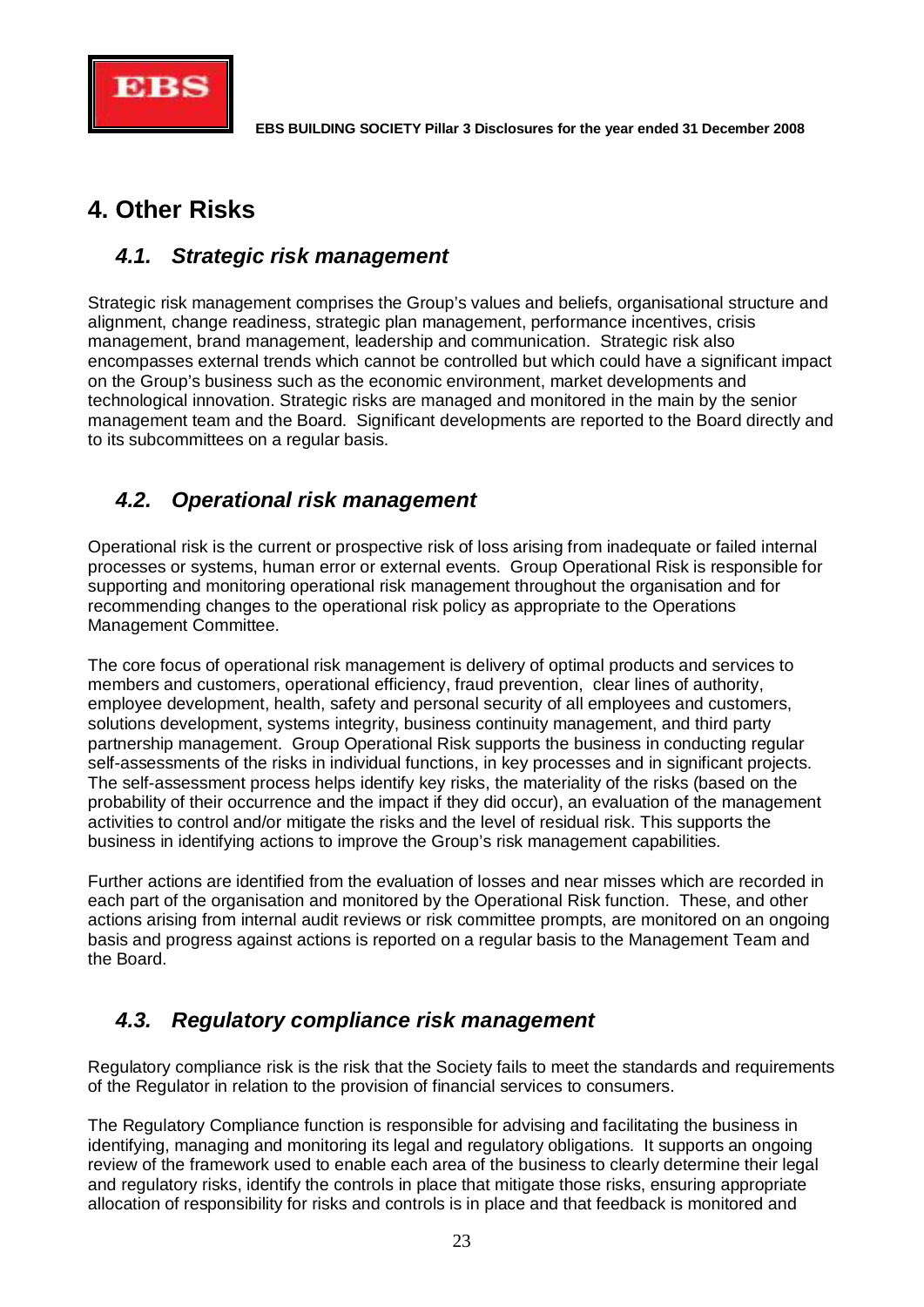

reported. Regulatory Compliance reports to the Board Audit and Compliance Committee on key compliance issues and trends on a semi-annual basis.

Recent government intervention in global financial markets is expected to significantly increase the level of regulation by national and international regulatory bodies, increasing compliance and regulatory risks for all banks and building societies.

In line with the Credit Institution (Financial Support) Act 2008, the Group executed a 'Guarantee Acceptance Deed' on 24 October 2008 to become a covered institution. This Government guarantee covers all relevant liabilities of the Society. The terms and conditions of the Government guarantee identify additional levels of oversight and scrutiny for the duration of the scheme. This oversight is expected to be concentrated in the following areas: information and monitoring; Board representation and executive management; commercial conduct; corporate social responsibility; and controls on executive remuneration.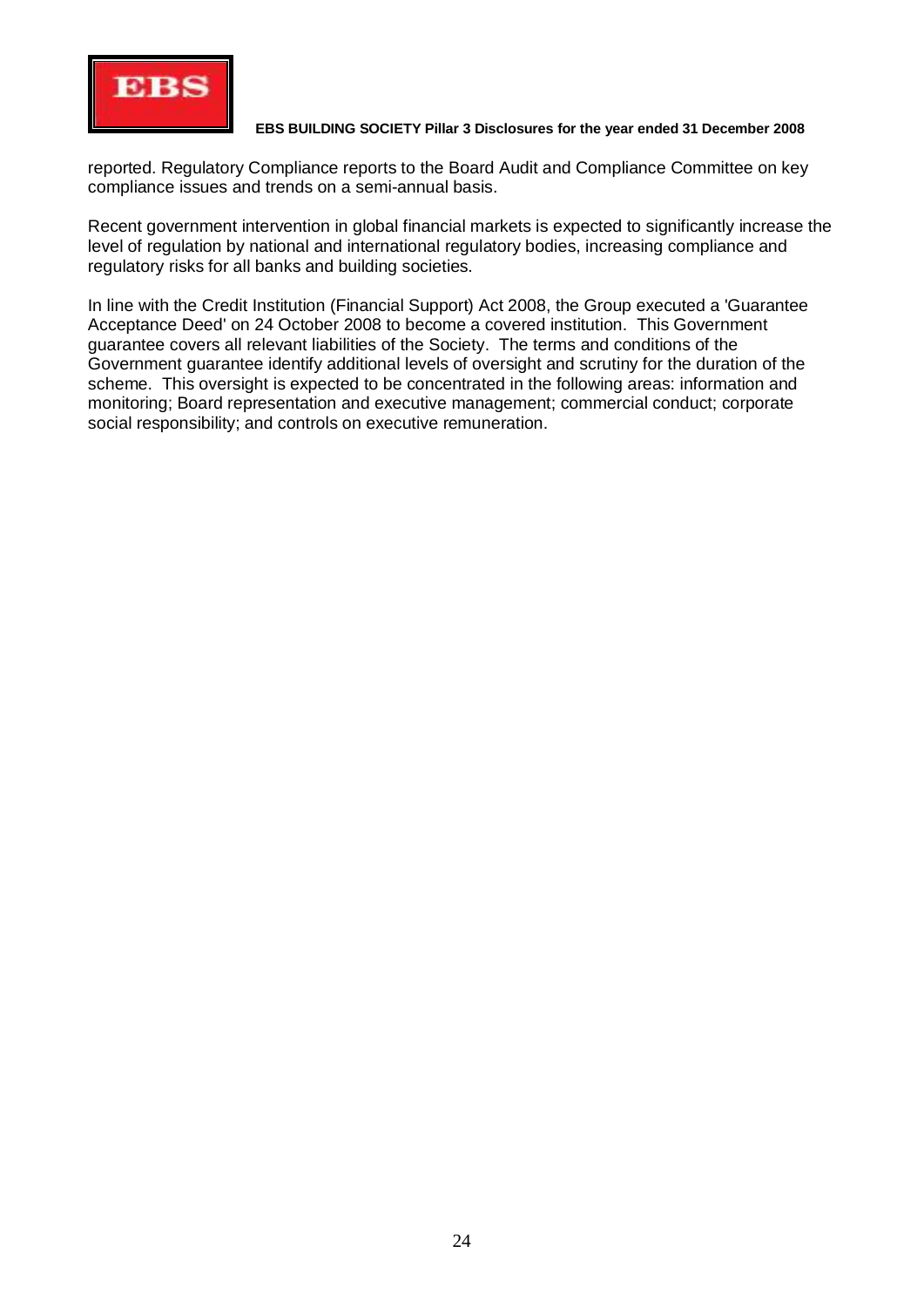

# **5. Capital Resources**

## *5.1. Total Available Capital*

The Group's regulatory capital position at 31 December was as follows:<sup>2</sup>

|                                                            |       | 2008    |
|------------------------------------------------------------|-------|---------|
|                                                            | €m    | €m      |
|                                                            |       |         |
| <b>Tier 1 capital</b><br>General reserve                   |       | 525.1   |
| Minority interests                                         |       | 245.0   |
| Intangible assets                                          |       | (26.9)  |
| Other regulatory adjustments:                              |       |         |
| Add back ineffective portion of cashflow hedges            | 1.2   |         |
| Reversal of IFRS deficit on Defined Benefit Pension scheme | 38.6  |         |
| Regulatory charge for Defined Benefit Pension scheme       | (2.4) |         |
| Warehousing of Innovative Tier 1 Capital                   | (6.7) | 30.7    |
|                                                            |       |         |
| Total                                                      |       | 773.9   |
| <b>Tier 2 capital</b>                                      |       |         |
| Qualifying subordinated liabilities                        |       | 206.3   |
| Collective allowances for impairment                       |       | 43.8    |
| <b>Revaluation reserves</b>                                |       | 8.6     |
| Other regulatory adjustments:                              |       |         |
| Warehousing of Innovative Tier 1 Capital                   | 6.7   | 6.7     |
| Total                                                      |       | 265.4   |
|                                                            |       |         |
| <b>Total regulatory capital</b>                            |       | 1,039.3 |
|                                                            |       |         |
| <b>Risk-weighted assets</b>                                |       |         |
| Banking book                                               |       | 9,781   |
|                                                            |       |         |
| Total risk-weighted assets                                 |       | 9,781   |
|                                                            |       |         |
|                                                            |       | 2008    |
| <b>Capital ratios</b>                                      |       | %       |
| Total capital ratio                                        |       | 10.6%   |
| Tier 1 capital ratio                                       |       | 7.9%    |

The allocation of capital between different business lines is, to a large extent, driven by optimisation of the return achieved on the capital allocated. The allocation of capital to specific business lines and activities is approved by the Group's Management team and is monitored by the Asset and Liability Committee.

Although risk-adjusted capital is the principal basis used in determining how capital is allocated within the Group to particular operations or activities, it is not the sole basis used for decision making. Account also is taken of synergies with other operations and activities, the availability of management and other resources, and the fit of the activity with the Group's longer term strategic

 $2^2$  The capital ratios are before inclusion of the interim capital requirement (ICR).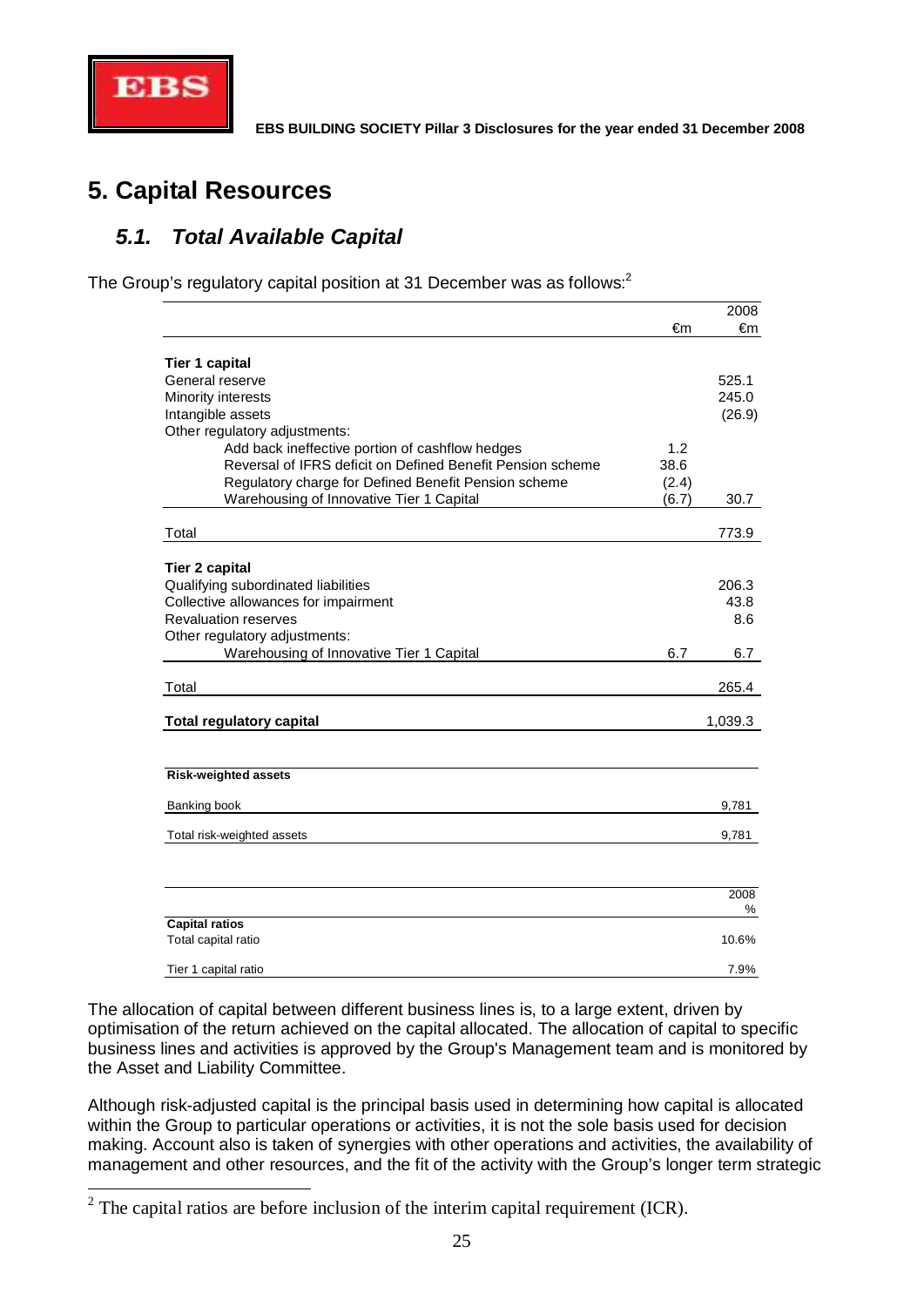

objectives. The Group's policies in respect of capital management and allocation are reviewed regularly by the Board of Directors.

# *5.2. Tier 1 Capital*

Tier 1 capital, which includes general reserve capital, innovative and non innovative Tier 1 securities which are classified as minority interests, deductions for goodwill and intangible assets, and other regulatory adjustments relating to items that are included in equity but are treated differently for capital adequacy purposes.

Details of minority interests are outlined in the table below:

|                                                      | 2008  |
|------------------------------------------------------|-------|
|                                                      | €m    |
| <b>MINORITY INTEREST</b>                             |       |
| Group                                                |       |
| At 1 January                                         | 245.2 |
| Capital securities issued in subsidiary undertakings |       |
| Upfront costs                                        | (0.5) |
| Amortisation of upfront costs through reserves       | 0.1   |
| Amortisation of discount through income statement    | 0.2   |
| At 31 December                                       | 245.0 |

The Society holds 750,000 €1.25 Class A shares in EBS Capital, a 75% owned subsidiary incorporated in Luxembourg. EBS issued €125m of permanent interest bearing shares to EBS Capital in 2005 and again in 2007. In 2005 EBS Capital issued 125,000 class B shares in the form of non-cumulative step-up perpetual capital securities ('Capital Securities') and in 2007 it issued 125,000 class B shares in the form of non-cumulative capital securities. The issuance of capital securities in 2005 are classified for regulatory purposes as Innovative Tier 1 capital and the issuance of securities in 2007 are classified as non-innovative Tier 1 capital. The obligations of EBS Capital under the Capital Securities are guaranteed on a subordinated basis by the Society.

# *5.3. Tier 2 Capital*

Tier 2 capital includes qualifying subordinated liabilities, revaluation reserve, collective impairment allowances and other regulatory adjustments.

| Details of bonds issued are as follows: |                      |               |               |            |            |
|-----------------------------------------|----------------------|---------------|---------------|------------|------------|
| Issue date                              | <b>Maturity Date</b> | Interest Rate |               | Call dates | Amount     |
| 26 November 1999                        | Nov-19               | Fixed rate    | 7.00%         | $Nov-14$   | GBPf14.6m  |
| 19 December 2002                        | Nov-19               | Fixed rate    | 6.44%         | $Dec-14$   | GBP £30.0m |
| 14 December 2004                        | $Dec-14$             | Variable      | euribor +55bp | $Dec-09$   | €60m       |
| 28 November 2006                        | <b>Nov-16</b>        | Variable      | euribor +35bp | Dec-11     | €100m      |

Within these tiers, limits are set for different components of capital. The amount of innovative Tier 1 securities cannot exceed 15 percent of total Tier 1 capital, qualifying Tier 2 capital cannot exceed Tier 1 capital, and qualifying term subordinated loan capital may not exceed 50 percent of Tier 1 capital. There also are restrictions on the amount of collective impairment allowances that may be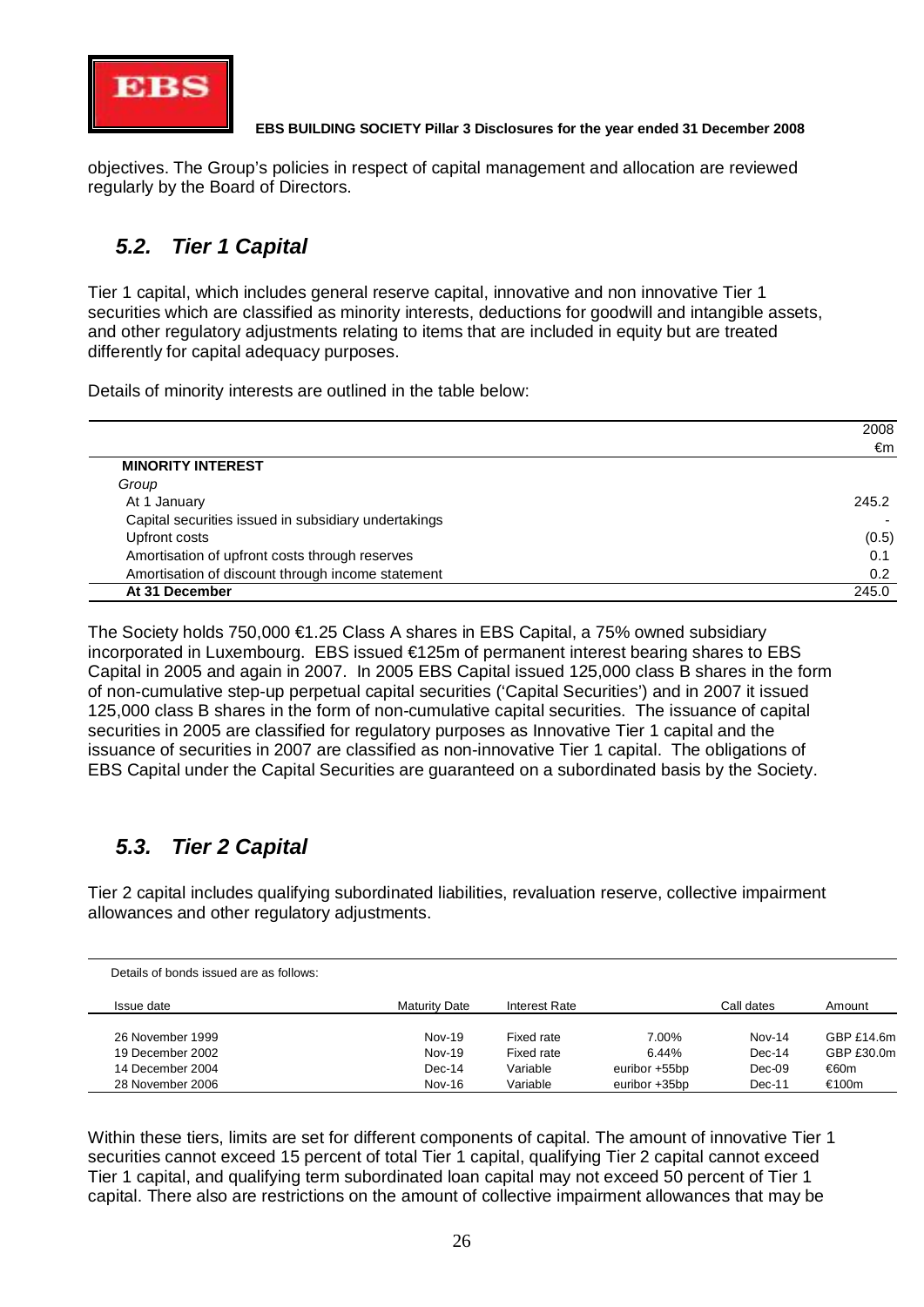

included as part of Tier 2 capital.

Banking operations are categorised as either banking book or reserve investments, and riskweighted assets are determined according to specified requirements that seek to reflect the varying levels of risk attached to assets and off-balance sheet exposures.

The Group's policy is to maintain a strong capital base so as to maintain creditor and market confidence and to sustain future development of the business.

The Group has complied with all capital requirements throughout the period and has transitioned fully to the Basel 2 framework with effect from 1 January 2008. The ratios disclosed do not include the effect of the Financial Regulator's Interim Capital Requirement.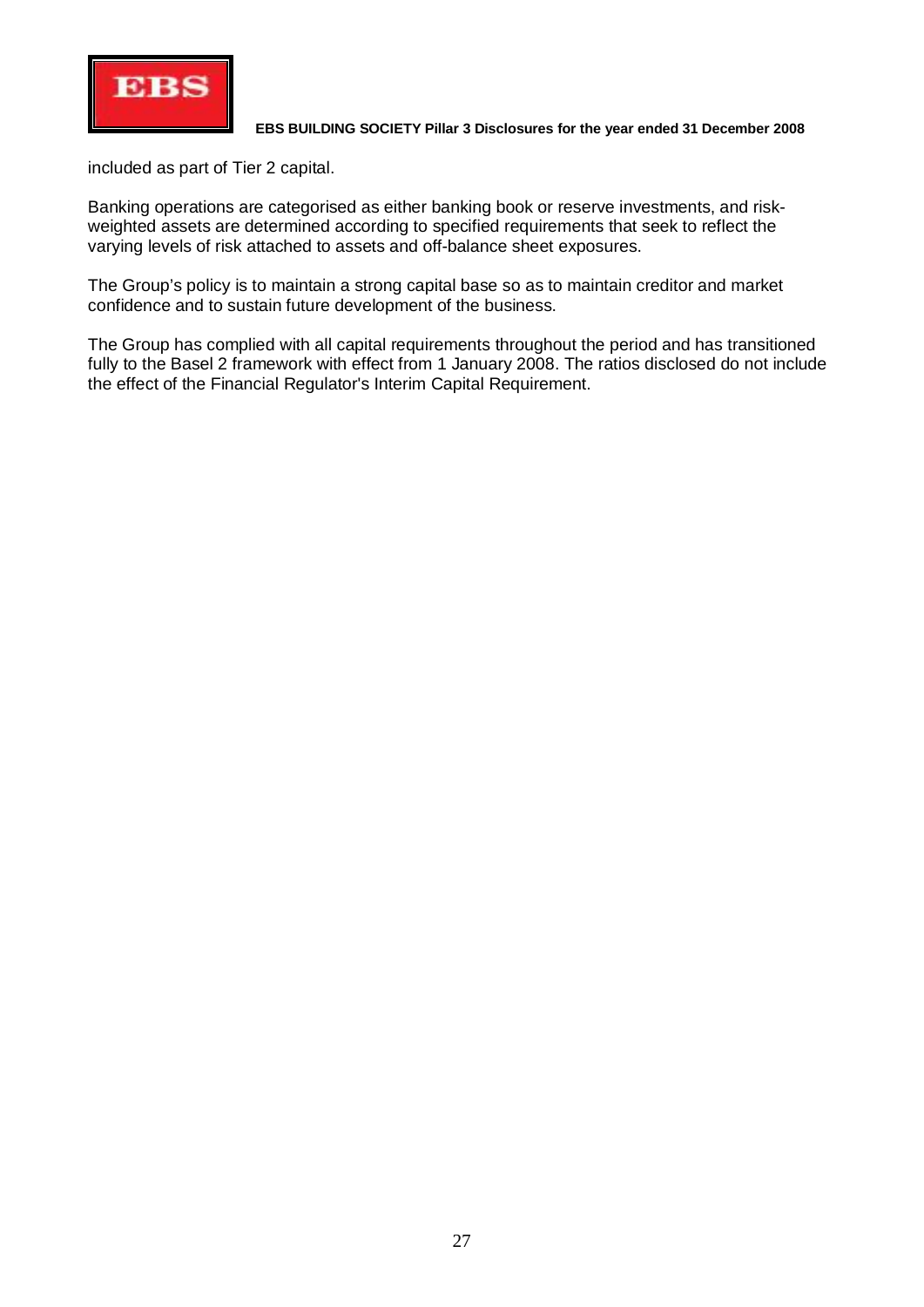

# **6. Capital Adequacy**

## *6.1. Internal Capital Adequacy Assessment Process*

#### **EBS Capital Policy**

EBS has set a policy that recognises the need to maintain a countercyclical approach to Capital Management. EBS Capital Policy recognises that the amount of capital that is appropriate will vary from time to time influenced primarily by the economic and credit cycles both of which are likely to be moving in the same direction.

In summary, the policy seeks to underpin the objective of strengthening the capital position in favourable market conditions to build a buffer for a downturn in the credit and economic cycle when the capital ratios may deteriorate due to losses, higher impairments and reduced profitability. We are experiencing just such a downturn, and a more severe downturn than EBS or indeed the market had expected.

One of the challenges of capital policy at present is the speed and depth of the change in the economic cycle which has negatively impacted the ability to access capital and the cost of capital. Most importantly, it follows a period of sustained growth which incorporated a structural change in the economy and where retained earnings were not sufficient to fund exponential market growth.

Capital policy in EBS also takes into account the unique challenges faced by EBS Building Society arising from the fact that, as a mutual, the option of raising core capital externally or increasing our retained earnings by cutting dividends does not currently arise.

#### **How Capital Policy is Set**

In setting its capital targets EBS takes into account a number of key factors.

#### *- Regulatory Requirements*

In setting its targets EBS takes account of the minimum requirements and projects forward in line with budget position to ensure we are in line with regulatory position.

#### *- Rating Agencies*

The level and make up of capital is fundamental to the rating of a credit institution by an external rating agency. It is also be very important to credit analysts who are considering the credit risk attached to any bond, senior, subordinated or tier 1 issue in increasing order, and we can use the approach of the rating agencies as a proxy for such investors.

EBS has ongoing in depth dialogue with Moody's and Fitch in relation to their assessment of both the quantum and quality of capital and it is clear from recent rating actions the attitude of rating agencies to non equity Tier 1 is evolving in the current environment.

#### **Methods**

Capital is held to guard against losses. There are two types of credit losses

- **Expected Loss**: average level of losses a bank can reasonably expect to have
	- Managed through pricing & provisioning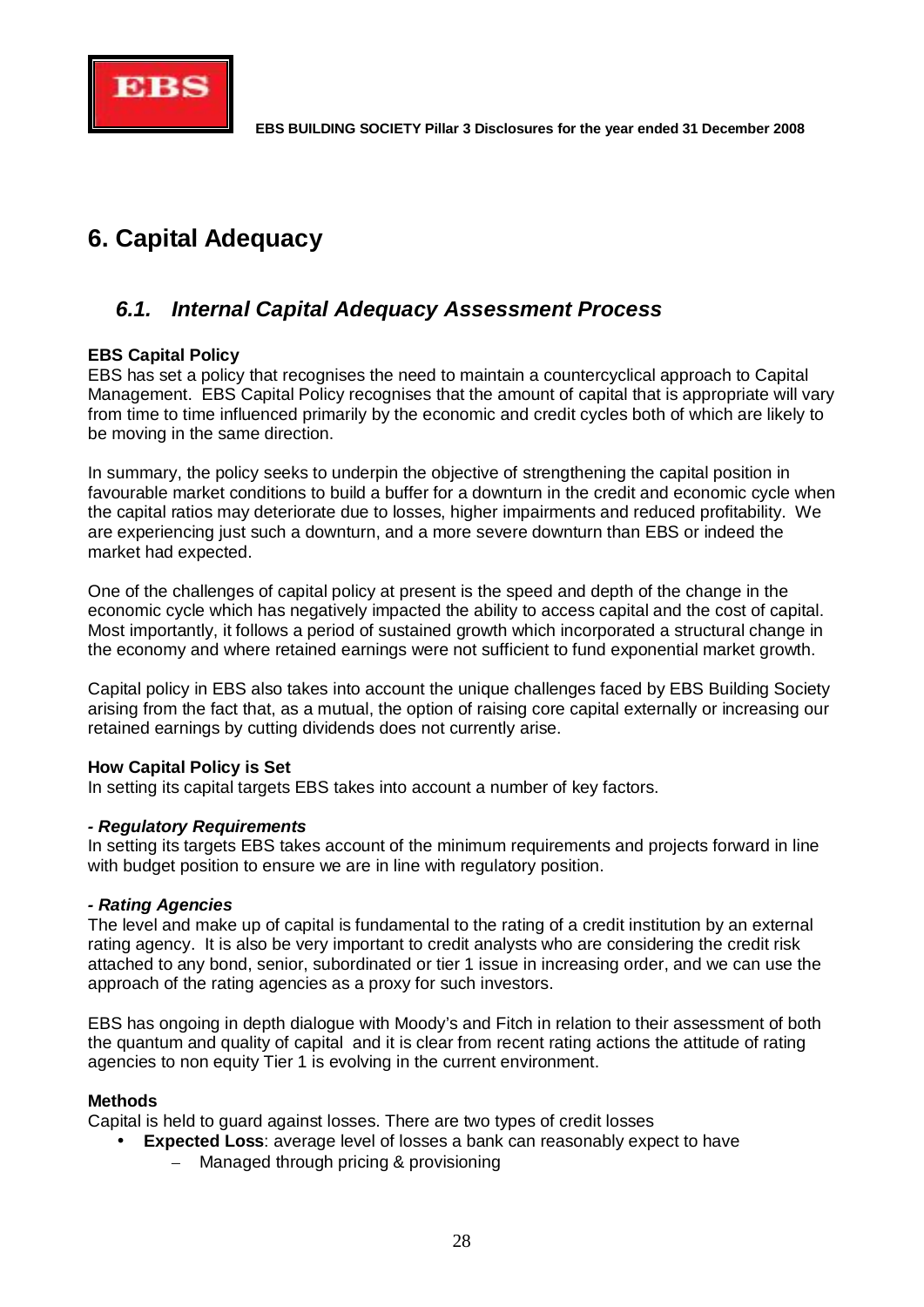

- Losses above expected levels are usually referred to as **Unexpected Losses (UL)** institutions know they will occur now and then, but they cannot know in advance their timing or severity.
	- The market will not support prices sufficient to cover all unexpected losses. Capital is needed to be held in reserve to cover such peak losses

The calculation of capital requirements falls into two pieces, known as Pillar 1 and Pillar 2. Pillar 1 looks at Credit Risk and Operational Risk<sup>3</sup>, the two major risks faced by a financial institution. Of the two, Credit Risk is by far the more important and significant in capital calculations. The calculation for Operational Risk is based on a standard regulatory percentage of the Groups income.

To calculate capital requirements arising from Credit Risk, there are two main methods available – known as The Standardised Approach and the Internal Ratings Based Approach (IRB). The Standardised Approach is a more basic method and is the least that institutions must be capable of using. IRB uses more sophisticated concepts and methods and is available to institutions only after approval from the Financial Regulator.

At present EBS uses The Standardised Approach in its regulatory returns. However EBS is committed to the IRB approach, since it delivers greater risk differentiation and a consistent framework for forecasting, provisioning and the management of credit risk generally. EBS uses IRB methods to perform internal capital adequacy assessment.

### *6.2. Minimum Capital Requirement: Credit Risk*

The following table shows EBS's overall minimum capital requirement for credit risk under the standardised approach (expressed as 8% of the risk weighted exposure amounts for each of the applicable standardised credit risk exposure classes) at 31 December 2008:

| Minimum Capital Requirement 8%          | 2008  |  |  |
|-----------------------------------------|-------|--|--|
|                                         | €m    |  |  |
| Retail exposure classes                 |       |  |  |
| Secured on real estate property         | 594.4 |  |  |
| Unsecured lending                       | 1.0   |  |  |
| High risk                               | 46.8  |  |  |
| Past due items                          | 35.6  |  |  |
|                                         | 677.8 |  |  |
|                                         |       |  |  |
| Other exposure classes                  |       |  |  |
| Central governments & central banks     | 0.0   |  |  |
| <b>Financial institutions</b>           | 53.1  |  |  |
| Securitisation positions                | 16.5  |  |  |
| Covered bonds                           | 3.1   |  |  |
|                                         | 72.7  |  |  |
|                                         |       |  |  |
| Other                                   |       |  |  |
| Fixed and other assets                  | 15.3  |  |  |
|                                         |       |  |  |
| Credit risk minimum capital requirement | 765.8 |  |  |

<sup>&</sup>lt;sup>3</sup> EBS has no Market risk exposure: otherwise it too would be included in Pillar 1.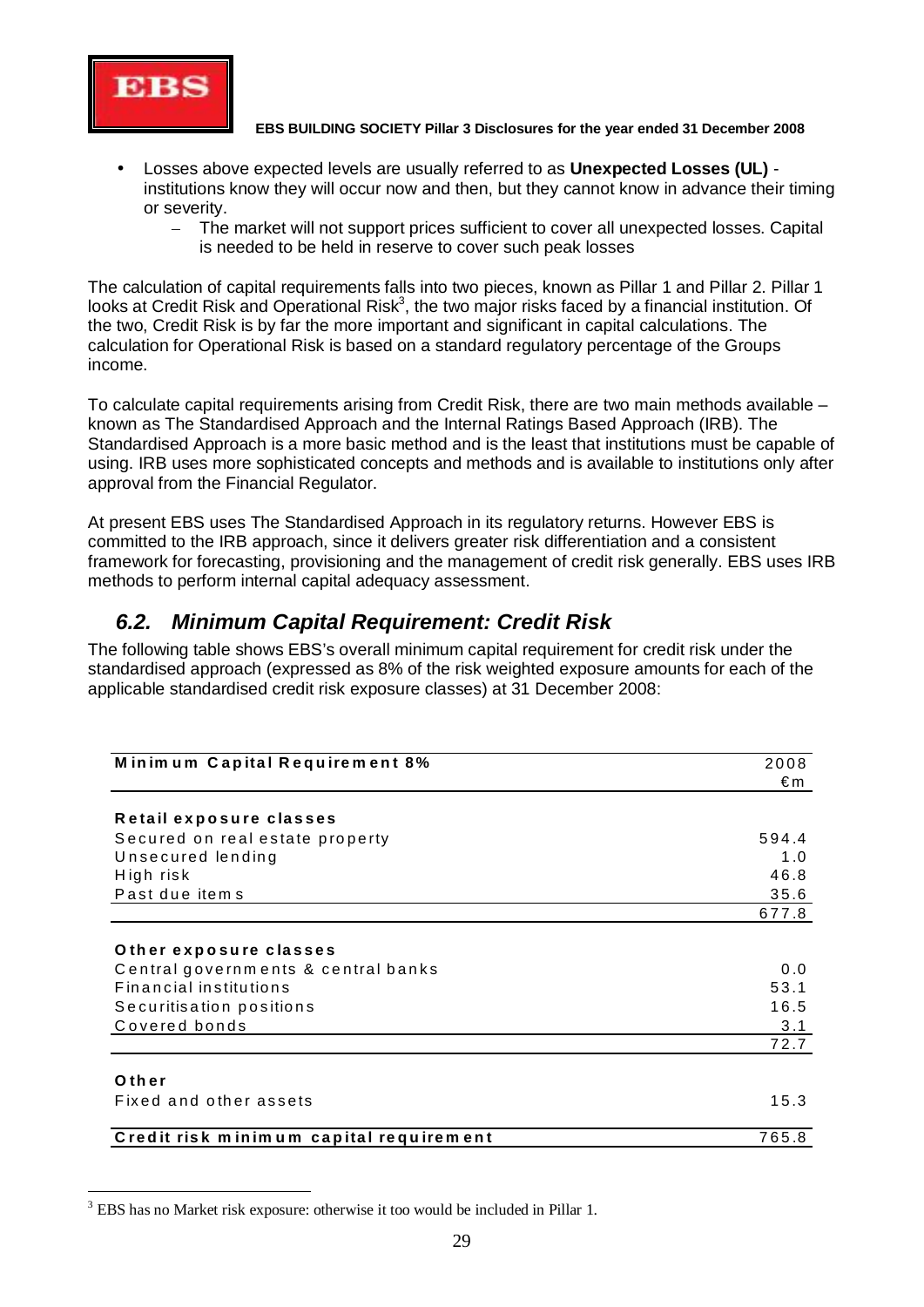

## *6.3. Minimum Capital Requirement: Pillar 1*

EBS's overall minimum capital resource requirement under Pillar 1 is calculated by adding the credit risk charge to that required for operational risk using the standardised approach, and the foreign exchange Position Risk Requirement (FX PRR) element of Market Risk. The FX PRR charge is the amount of regulatory capital required to cover the risk of losses on open foreign currency positions arising from movements in the foreign exchange rate and is calculated in accordance with the IFSRA Handbook. The following table shows both the Group's overall minimum capital requirement and capital adequacy position under Pillar 1 at 31 December 2008:

| Total minumum capital requirement                                   | 2008     |
|---------------------------------------------------------------------|----------|
|                                                                     | €m       |
| Credit Risk (Standardised)                                          | 765.8    |
| Market Risk                                                         | $\Omega$ |
| <b>Operational Risk (Standardised)</b>                              | 20.8     |
|                                                                     | 786.6    |
| Total own funds (per section 3.1)                                   | 1039.3   |
| Excess of own funds over minimum capital requirement under Pillar 1 | 252.7    |

# *6.4. Internal Capital Requirement: Pillar 2*

For institutions that have remained on The Standardised Approach for Credit Risk (TSA), the Financial Regulator has required the use of an Interim Capital Requirement (ICR), the effect of which is to raise minimum regulatory capital requirements to at least Basel 1 levels. In EBS's case this amounts to a 9% increase to the calculated risk weighted asset figure, and use of the ICRadjusted risk weighted asset number results in a corresponding decrease in our capital ratios. This is equivalent to an increase in the Regulatory Minimum as outlined in the table below:

| <b>Component</b>  | (a)<br><b>Regulatory Minimum</b><br><b>Exclusive of ICR</b> | (b)<br><b>Regulatory Minimum</b><br>Inclusive of ICR |
|-------------------|-------------------------------------------------------------|------------------------------------------------------|
| Core              | 2.04%                                                       | $2.22\%$                                             |
| Tier <sub>1</sub> | 4.00%                                                       | 4.36%                                                |
| <b>Total</b>      | 8.00%                                                       | 8.72%                                                |

As such, the absolute Regulatory Minimum ratios that must be maintained by EBS are outlined in column (b) above (Inclusive of ICR).

EBS's policy is to articulate our capital ratio targets (exclusive of ICR) so that we are in line and consistent with our capital ratios as published within our Annual Report and Accounts. This will also facilitate the comparability of our ratios to those published by other market participants.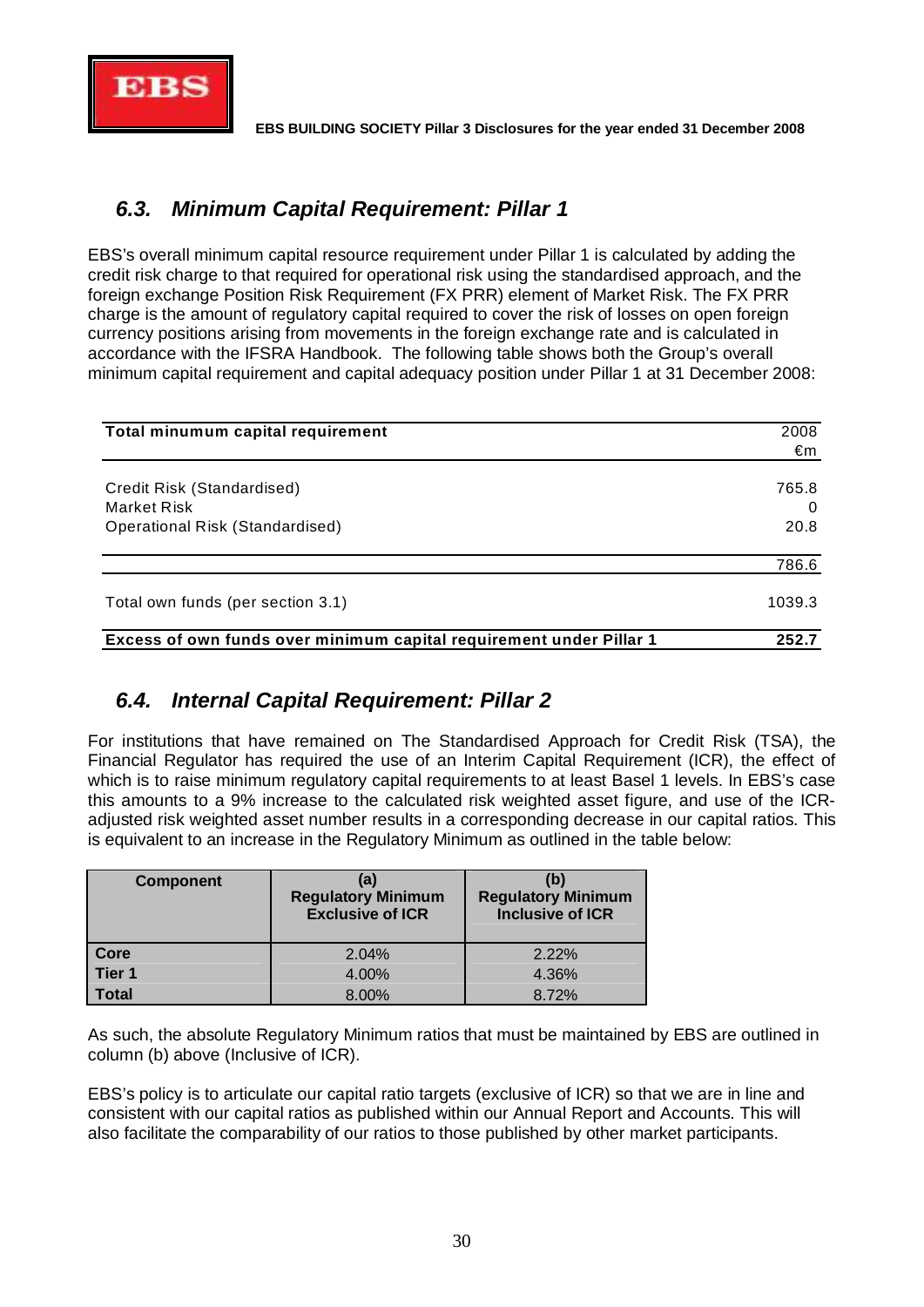

# **7. Credit Risk – Standardised Approach**

| <b>Exposure</b><br><b>Class</b><br>Geography | <b>Central Govt or</b><br><b>Central Banks</b><br>l€m | <i><b>Institutions</b></i><br>l€m | <b>Retail</b><br>l€m | <b>Secured on Real</b><br><b>Estate Property</b><br>l€m | <b>Past Due Items Categories</b><br>l€m | <b>High Risk</b><br>l€m | <b>Covered Bonds Other Items</b><br>l€m | l€m | <b>Total</b><br>l€m |
|----------------------------------------------|-------------------------------------------------------|-----------------------------------|----------------------|---------------------------------------------------------|-----------------------------------------|-------------------------|-----------------------------------------|-----|---------------------|
|                                              |                                                       |                                   |                      |                                                         |                                         |                         |                                         |     |                     |
| Republic of Ireland                          | 228                                                   | 1,032                             | 14                   | 14,962                                                  | 445                                     | 348                     | 142                                     | 211 | 17,382              |
| UK (inc NI)                                  |                                                       | 654                               |                      | 142                                                     | 10                                      | 42                      | 118                                     |     | 967                 |
| Rest of Europe                               | 4,084                                                 | ,222                              |                      | 61                                                      |                                         |                         | 224                                     |     | 5,592               |
| North America                                |                                                       | 407                               |                      |                                                         |                                         |                         |                                         |     | 407                 |
| <b>Rest of World</b>                         |                                                       | 187                               |                      |                                                         | 16                                      |                         |                                         |     | 204                 |
|                                              |                                                       |                                   |                      |                                                         |                                         |                         |                                         |     |                     |
| <b>Total Exposures</b>                       | 4,312                                                 | 3,504                             | 14                   | 15,165                                                  | 471                                     | 390                     | 485                                     | 211 | 24,552              |
| Average exposures                            |                                                       |                                   |                      |                                                         |                                         |                         |                                         |     |                     |
| lover the Period                             | 3,606                                                 | 2,920                             | 15                   | 14,613                                                  | 352                                     | 214                     | 485                                     | 308 | 22,512              |

**Table 1: Distribution of credit exposures by Geography as at 31st Dec 2008**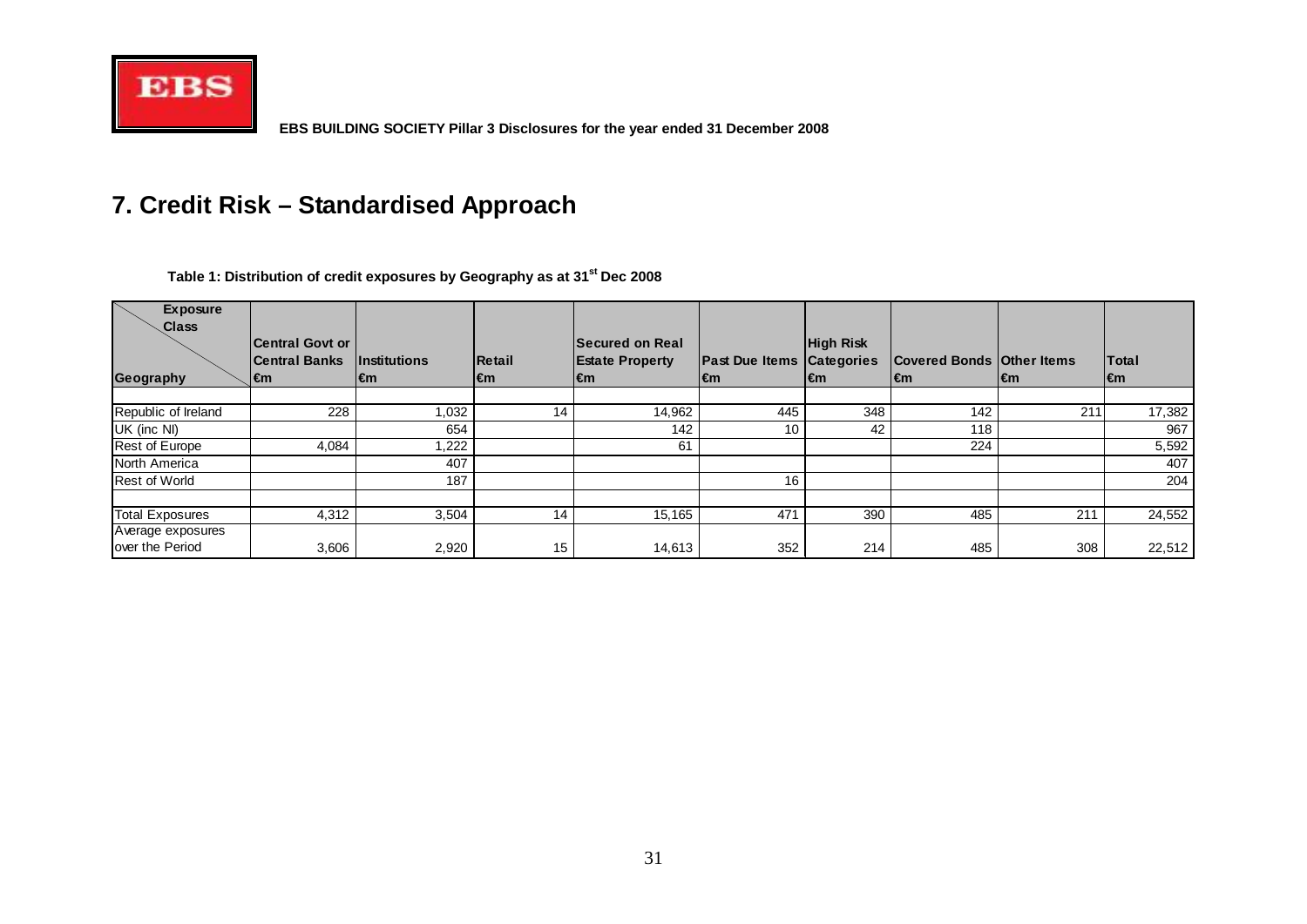

#### **Table 2: Distribution of credit exposures by Industry as at 31st Dec 2008**

| <b>Exposure</b><br><b>Class</b>                             | <b>Central Govt</b><br>lor Central |                                   |     | Secured on Real              |                                         | High Risk | <b>Covered</b>      | lOther                       |                     |
|-------------------------------------------------------------|------------------------------------|-----------------------------------|-----|------------------------------|-----------------------------------------|-----------|---------------------|------------------------------|---------------------|
| Geography                                                   | <b>Banks</b><br>€m                 | <b>Institutions Retail</b><br>l€m | l€m | <b>Estate Property</b><br>€m | <b>Past Due Items Categories</b><br>l€m | l€m       | <b>Bonds</b><br>l€m | <b>Items</b><br>$\epsilon$ m | <b>Total</b><br>l€m |
|                                                             |                                    |                                   |     |                              |                                         |           |                     |                              |                     |
| A4 Other Agricultural Activities                            |                                    |                                   |     |                              |                                         |           |                     |                              | 5                   |
| G1 Sale/maintenance/repair of vehicles; retail sale of fuel |                                    |                                   |     | 9                            |                                         |           |                     |                              | 9                   |
| G2 Wholesale/commission trade (except vehicles)             |                                    |                                   |     | 117                          | 0                                       |           |                     |                              | 117                 |
| G4 Other wholesale/retail, not included elsewhere           |                                    |                                   |     | 255                          | 4                                       |           |                     |                              | 259                 |
| H1 Hotels                                                   |                                    |                                   |     | 26                           | 3                                       |           |                     |                              | 28                  |
| <b>H2 Restaurants</b>                                       |                                    |                                   |     | 16                           | 3                                       |           |                     |                              | 19                  |
| <b>H3 Public Houses</b>                                     |                                    |                                   |     | 26                           | 18                                      |           |                     |                              | 44                  |
| H4 Other accommodation and catering                         |                                    |                                   |     | 15                           |                                         |           |                     |                              | 16                  |
| K1.1 Speculative property investment/development            |                                    |                                   |     | 79                           | 15                                      | 390       |                     |                              | 483                 |
| K1.2 Property investment/development with rental income     |                                    |                                   |     | 685                          | 19                                      | 0         |                     |                              | 704                 |
| K4 Legal/accounting/book-keeping/auditing/tax/market        |                                    |                                   |     | 9                            |                                         |           |                     |                              | 9                   |
| M1 Hospitals and medical practice activities                |                                    |                                   |     | 8                            |                                         |           |                     |                              | 8                   |
| N3 Churches and religious organisations                     |                                    |                                   |     | 0                            |                                         |           |                     |                              | $\mathbf 0$         |
| N4 Recreational, cultural and sporting activities           |                                    |                                   |     | 3                            |                                         |           |                     |                              | 3                   |
| O1 Housing Mortgage Finance                                 |                                    |                                   | 9   | 13,531                       | 381                                     |           |                     |                              | 13,921              |
| O2 Other Housing Finance                                    |                                    |                                   |     |                              | $\Omega$                                |           |                     |                              |                     |
| O <sub>4</sub> Other personal                               |                                    |                                   | 5   | 382                          | 9                                       |           |                     |                              | 396                 |
| Institutions and Soverign                                   | 4,312                              | 3,504                             |     |                              | 16                                      |           | 485                 |                              | 8,316               |
| Other                                                       |                                    |                                   |     |                              |                                         |           |                     | 211                          | 211                 |
|                                                             |                                    |                                   |     |                              |                                         |           |                     |                              |                     |
| <b>Total Exposures</b>                                      | 4,312                              | 3,504                             | 14  | 15,165                       | 471                                     | 390       | 485                 | 211                          | 24,552              |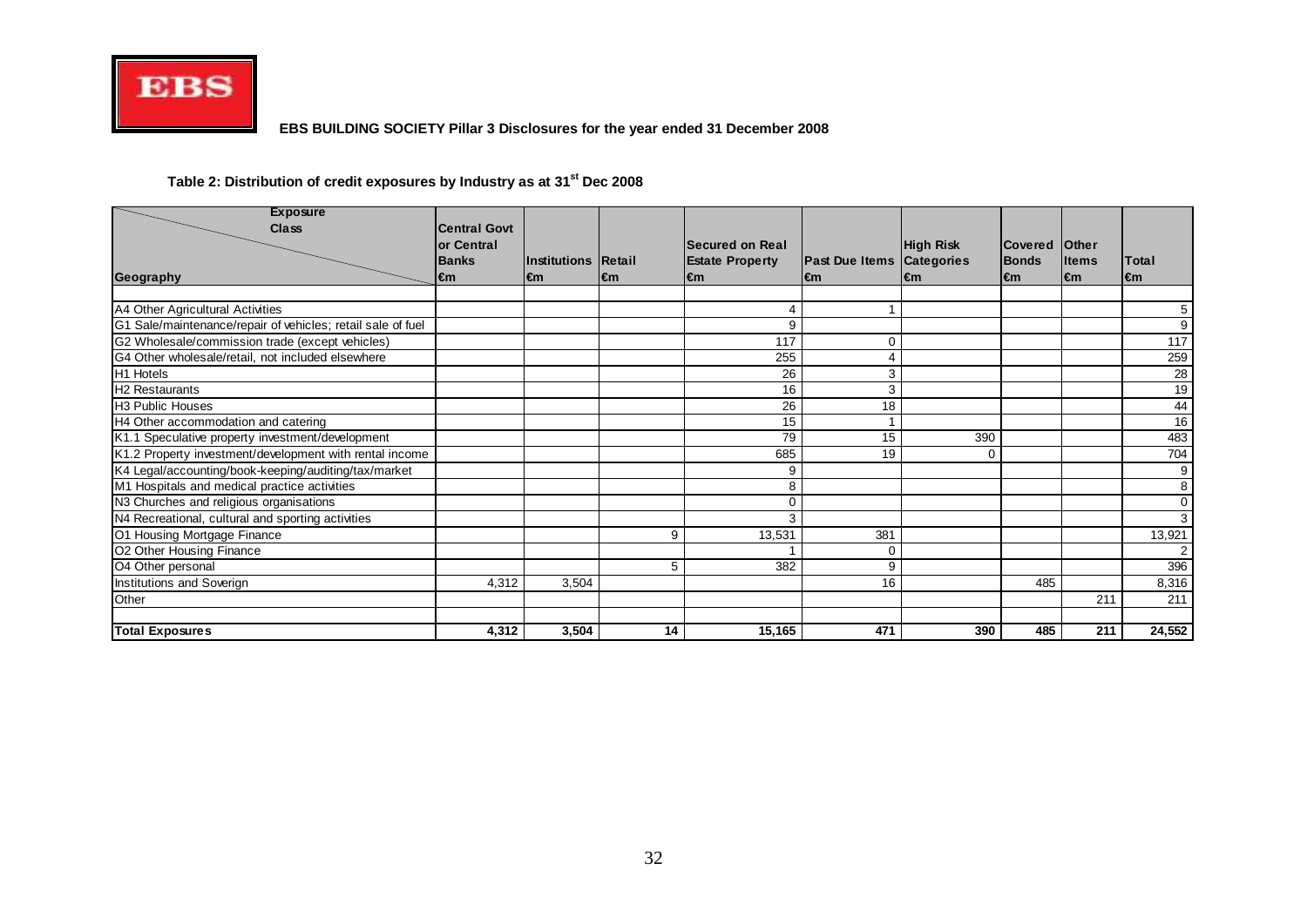

#### **Table 3: Distribution of credit exposures by Maturity as at 31st Dec 2008**

| <b>Exposure</b><br>Class<br>Geography | Central Govt or<br><b>Central Banks</b><br>l€m | <i><b>Institutions</b></i><br>l€m | <b>IRetail</b><br>l€m | Secured on<br><b>Real Estate</b><br><b>Property</b><br>l€m | <b>Past Due Items</b><br>l€m | <b>High Risk</b><br><b>Categories</b><br>l€m | <b>Covered</b><br><b>Bonds</b><br>l€m | <b>Other</b><br><b>Iltems</b><br>∣€m | Total<br>l€m |
|---------------------------------------|------------------------------------------------|-----------------------------------|-----------------------|------------------------------------------------------------|------------------------------|----------------------------------------------|---------------------------------------|--------------------------------------|--------------|
|                                       |                                                |                                   |                       |                                                            |                              |                                              |                                       |                                      |              |
| $0_3$ mths                            | 3,096.7                                        | ,220.5                            | 0.2                   | 140.7                                                      | 19.6                         | 119.4                                        |                                       |                                      | 4,597        |
| 3_6mths                               | 610.4                                          | 203.8                             | 0.4                   | 40.3                                                       | 15.6                         | 90.0                                         |                                       |                                      | 960          |
| $6$ _12 $m$ ths                       | 38.3                                           | 490.7                             | 0.2                   | 43.2                                                       | 0.4                          | 37.9                                         |                                       |                                      | 611          |
| $1 < 3$ years                         | 230.7                                          | 1,157.7                           | 1.7                   | 187.5                                                      | 17.9                         | 130.8                                        | 25.5                                  |                                      | 1,752        |
| $3 < 5$ years                         | 196.7                                          | 355.9                             | 2.5                   | 188.2                                                      | 4.0                          | 4.2                                          | 103.4                                 |                                      | 855          |
| $5 < 10$ years                        |                                                | 55.7                              | 6.7                   | 930.3                                                      | 20.9                         | 1.4                                          | 355.9                                 |                                      | 1,371        |
| $10$ years +                          |                                                | 19.4                              | 2.8                   | 13,634.5                                                   | 393.0                        | 6.3                                          |                                       |                                      | 14,056       |
| No Maturity                           | 138.7                                          |                                   |                       |                                                            |                              |                                              |                                       | 211                                  | 350          |
| <b>Total Exposures</b>                | 4,312                                          | 3,504                             | 14                    | 15,165                                                     | 471                          | 390                                          | 485                                   | 211                                  | 24,552       |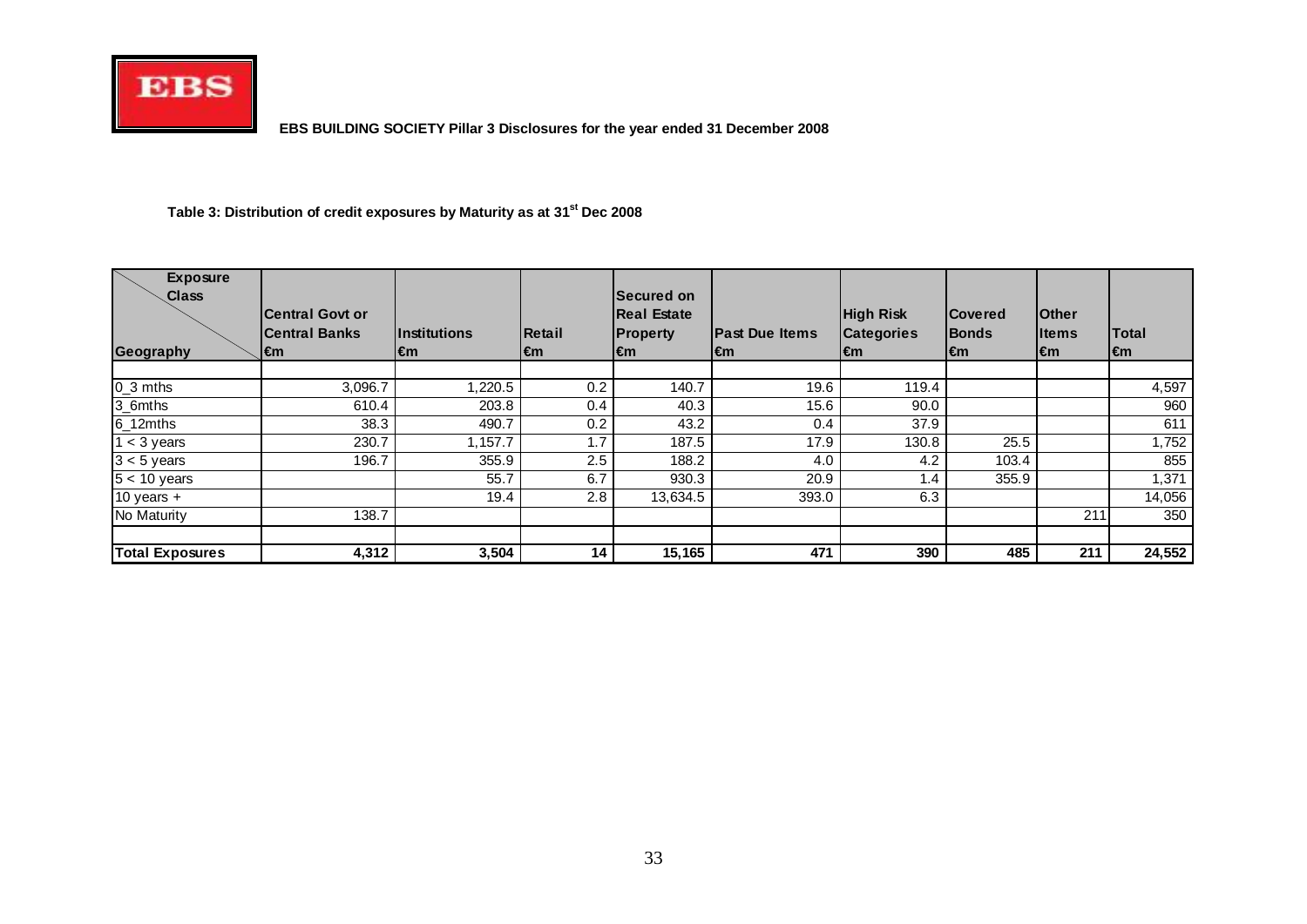

| <b>Exposure</b><br><b>Class</b><br><b>Credit</b><br><b>Quality</b><br><b>Assessment Steps</b> | <b>Central Govt or</b><br><b>Central Banks</b><br>l€m | <i><u><b>Institutions</b></u></i><br>l€m | Retail<br>€m | <b>Secured on</b><br><b>Real Estate</b><br><b>Property</b><br>$\epsilon$ m | <b>Past Due</b><br><b>I</b> tems<br>$\epsilon$ m | <b>High Risk</b><br><b>Categories</b><br>l€m | <b>Covered</b><br><b>Bonds</b><br>l€m | lOther<br><b>I</b> tems<br>l€m | <b>Total</b><br>l€m |
|-----------------------------------------------------------------------------------------------|-------------------------------------------------------|------------------------------------------|--------------|----------------------------------------------------------------------------|--------------------------------------------------|----------------------------------------------|---------------------------------------|--------------------------------|---------------------|
|                                                                                               |                                                       |                                          |              |                                                                            |                                                  |                                              |                                       |                                |                     |
| Step 1                                                                                        | 4,312                                                 | 2,578                                    |              |                                                                            |                                                  |                                              | 485                                   |                                | 7,374               |
| Step 2                                                                                        |                                                       | 616                                      |              |                                                                            |                                                  |                                              |                                       |                                |                     |
| Step 3                                                                                        |                                                       | 167                                      |              |                                                                            |                                                  |                                              |                                       |                                |                     |
| Step 4                                                                                        |                                                       |                                          |              |                                                                            |                                                  |                                              |                                       |                                |                     |
| Step 5                                                                                        |                                                       |                                          |              |                                                                            |                                                  |                                              |                                       |                                |                     |
| Step 6                                                                                        |                                                       |                                          |              |                                                                            | 16                                               |                                              |                                       |                                | 16                  |
| <b>Total Rated</b>                                                                            | 4,312                                                 | 3,360                                    | ٠            |                                                                            | 16                                               | $\overline{\phantom{0}}$                     | 485                                   | ۰.                             | 7,390               |
| Unrated                                                                                       |                                                       | 143                                      | 14           | 15,165                                                                     | 455                                              | 390                                          |                                       | 211                            |                     |
| <b>Total Exposures</b>                                                                        | 4,312                                                 | 3,504                                    | 14           | 15,165                                                                     | 471                                              | 390                                          | 485                                   | 211                            | 24,552              |

#### **Table 4: Distribution of credit exposures by credit quality step as at 31st Dec 2008**

#### **Table 4.b: Distribution of credit exposures after credit risk mitigation by credit quality step as at 31st Dec 2008**

| <b>Exposure</b>         |                        |                     |                |                                         |                 |                          |                |               |              |
|-------------------------|------------------------|---------------------|----------------|-----------------------------------------|-----------------|--------------------------|----------------|---------------|--------------|
| <b>Class</b>            |                        |                     |                |                                         |                 |                          |                |               |              |
| <b>Credit</b>           | <b>Central Govt or</b> |                     |                | <b>Secured on</b><br><b>Real Estate</b> | <b>Past Due</b> | <b>High Risk</b>         | <b>Covered</b> | <b>Other</b>  |              |
| Quality                 | <b>Central Banks</b>   | <b>Institutions</b> | Retail         | <b>Property</b>                         | <b>Items</b>    | <b>Categories</b>        | <b>Bonds</b>   | <b>I</b> tems | <b>Total</b> |
| <b>Assessment Steps</b> | $\epsilon$ m           | l€m                 | l€m            | €m                                      | $\epsilon$ m    | $\epsilon$ m             | l€m            | l€m           | l€m          |
|                         |                        |                     |                |                                         |                 |                          |                |               |              |
| Step 1                  | 4,312                  | 3,024               |                |                                         |                 |                          | 485            |               | 7,821        |
| Step 2                  |                        | 616                 |                |                                         |                 |                          |                |               |              |
| Step 3                  |                        | 167                 |                |                                         |                 |                          |                |               |              |
| Step 4                  |                        |                     |                |                                         |                 |                          |                |               |              |
| Step 5                  |                        |                     |                |                                         |                 |                          |                |               |              |
| Step 6                  |                        |                     |                |                                         | 16              |                          |                |               | 16           |
| <b>Total Rated</b>      | 4,312                  | 3,807               | $\blacksquare$ | -                                       | 16              | $\overline{\phantom{0}}$ | 485            | -             | 7,837        |
| Unrated                 |                        | 143                 | 14             | 14,731                                  | 442             | 390                      |                | 211           |              |
| Total Exposures         | 4,312                  | 3,950               | 14             | 14,731                                  | 458             | 390                      | 485            | 211           | 24,552       |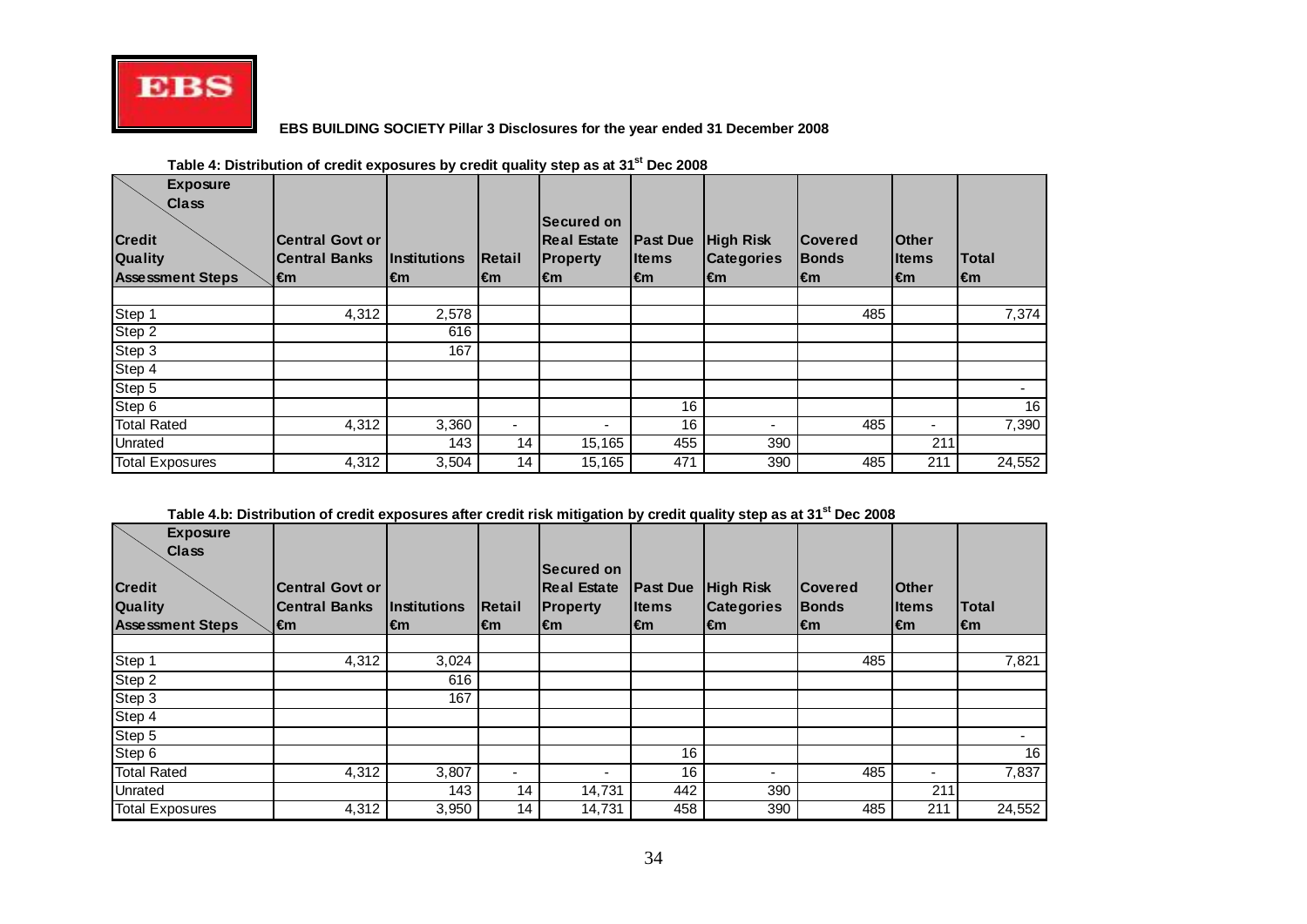

# **8. Disclosures for Securitisations**

## *8.1. Securitisations*

In this section the Group sets out its disclosure information in respect of securitisation.

Securitisation risk is the risk of loss associated with buying or selling asset-backed securities. It occurs when issuing mortgage backed securities as a risk transfer or funding device. Securitisation risk is minimised through the use of 'standard' (as opposed to exotic) securitisation structures, and the use of only high quality counterparties to perform the structuring, where oversight and governance are provided by appropriately qualified experienced external and internal parties.

At 31 December 2008, the group had advances secured on residential property subject to non-recourse funding. These loans, which have not been derecognised, are shown within loans and receivables to customers and the non-recourse funding is shown as a separate liability.

The securitisations involve selling pools of mortgages to special purpose entities which issue mortgage backed floating notes ('notes') to fund the purchase of these mortgage pools.

Under the terms of these securitisations, the rights of the providers of the related funds are limited to the mortgage loans in the securitised portfolios and any related income generated by the portfolios, without recourse to EBS Building Society. EBS Building Society is not obliged to support any losses in respect of the mortgages subject to non-recourse funding and does not intend to do so.

Monitoring of securitisation risk within the group principally occurs through three processes:

- 1. A review of the mortgage pool to be used in the securitisation including checking the pool is appropriately homogeneous by reference to time in arrears and loan-to-value (LTV) amongst other parameters.
- 2. A review of the internal securitisation process following the execution of a transaction allowing the process to be improved in terms of efficiency and risk reduction
- 3. Monthly monitoring of the underlying mortgage pool performance following the transaction.

The accounting policy of the securitised assets is disclosed in Note 1 (e) in the Annual Report and Accounts.

The ECAI's used for rating securitisations are Moody's and Fitch. The exposure type is Residential Mortgages.

## *8.2. Emerald securitisations*

At 31 December 2008 the Group and Society had advances secured on residential property subject to nonrecourse funding. These loans, which have not been derecognised, are shown within loans and advances to customers, and the non-recourse funding is shown within debt securities in issue within the Group. The loan notes in the Society are included in Customer accounts.

Loan notes for Emerald Mortgages No's.1, 2 and 3 were repaid by the Society in April 2008 in accordance with the refinance notices and the Emerald 1, 2 and 3 bonds were redeemed in April 2008 which resulted in all principal and interest being repaid to the bondholders and other liabilities being paid off. Emerald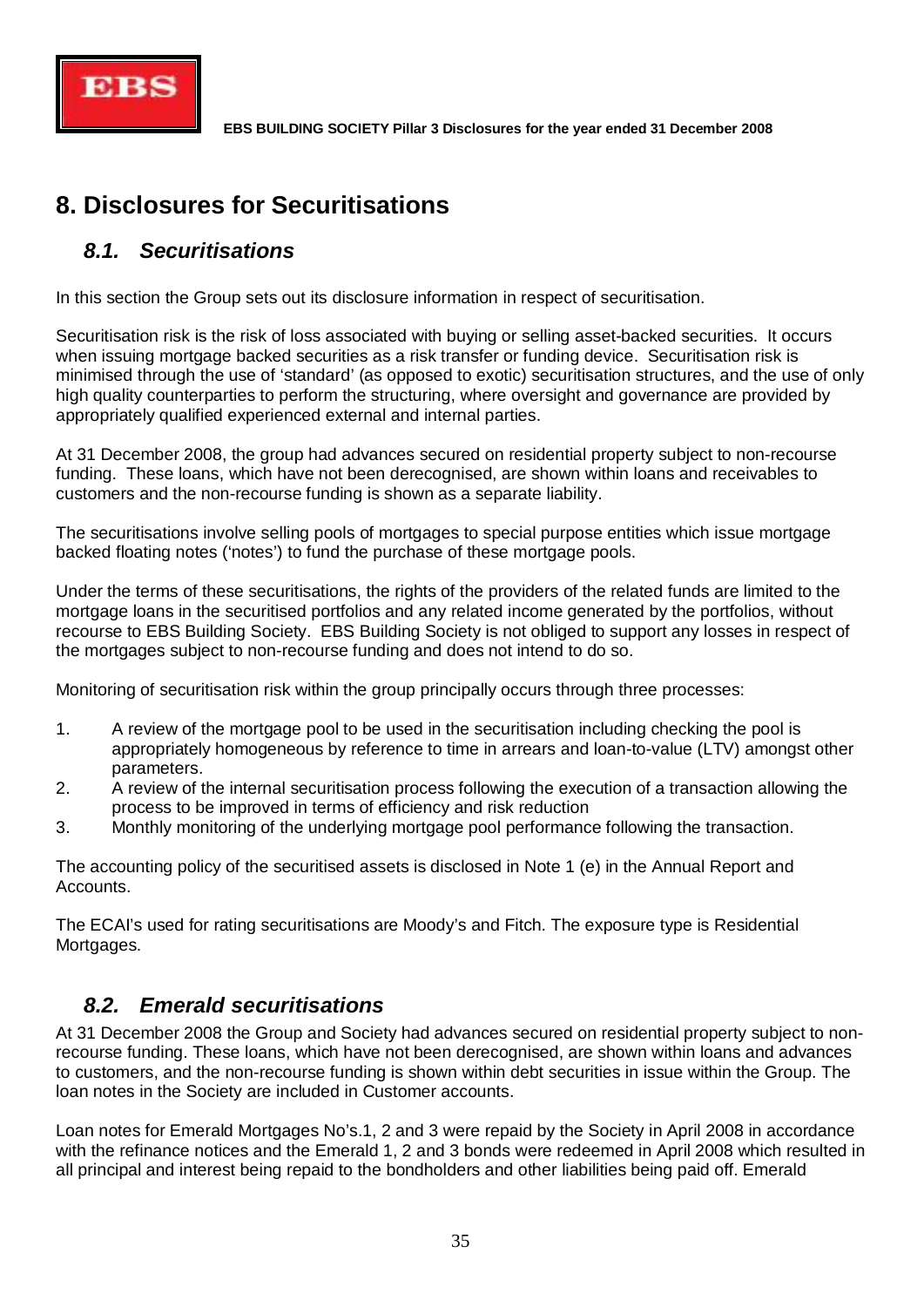

Mortgages No. 5 Limited commenced to trade on 20 March 2008 when it issued €2.5bn in floating rate bonds. These bonds were purchased by EBS Building Society.

The total carrying amount of the original secured loans transferred by the Society to Emerald Mortgages No.4 plc and Emerald Mortgages No.5 Limited amount to €4,000m (2007: €3,270m for Emerald Mortgages No's.1, 2, 3 and 4). The amount of transferred secured loans that the Society continues to recognise at 31 December 2008 is €3,397.3m (2007: €1,798.0m for Emerald Mortgages No's.1, 2, 3 and 4) with the carrying amount of the associated liability amounting to €3,403.6m (2007: €1,809.3m for Emerald Mortgages No's.1, 2, 3 and 4). These companies issued bonds to finance the purchase of the loans in the securitised pools.

EBS has retained a first loss position in Emerald 4 and calculates risk-weighted exposure amount for this position using the Standardised Approach.

**Table 5: Amount of Exposures Securitised as at 31st Dec 2008**

|                              | <b>Securisation</b>   | <b>Exposures</b>   |                 |                | <b>Impaired</b>  | Losses     |
|------------------------------|-----------------------|--------------------|-----------------|----------------|------------------|------------|
| <b>Exposure Type</b>         | $T$ <sub>V</sub> $pe$ | <b>Securitised</b> | <b>Past Due</b> | <b>Default</b> | <b>Exposures</b> | Recognised |
| <b>Residential Mortgages</b> | Traditional           | €1.102ml           | €56.2m          | €14.5m         | €ΟΙ              | €0         |

## *8.3. Securitised positions originated and retained by the Group*

The below table provides details on the securitised positions retained by the Group (Emerald Mortgages No. 5).

| Taple V. Occurrista i Osnichs Relation as al 91 - Dec 2000 |                         |                            |  |  |  |
|------------------------------------------------------------|-------------------------|----------------------------|--|--|--|
| <b>Exposure Type</b>                                       | <b>Risk Weight Band</b> | <b>Retained (Exposure)</b> |  |  |  |
| <b>Residential Mortgages</b>                               | 35%                     | €2,007m                    |  |  |  |
| <b>Residential Mortgages</b>                               | 75%i                    | €252m                      |  |  |  |
| Total                                                      |                         | €2.259m                    |  |  |  |

#### **Table 6: Securitised Positions Retained as at 31st Dec 2008**